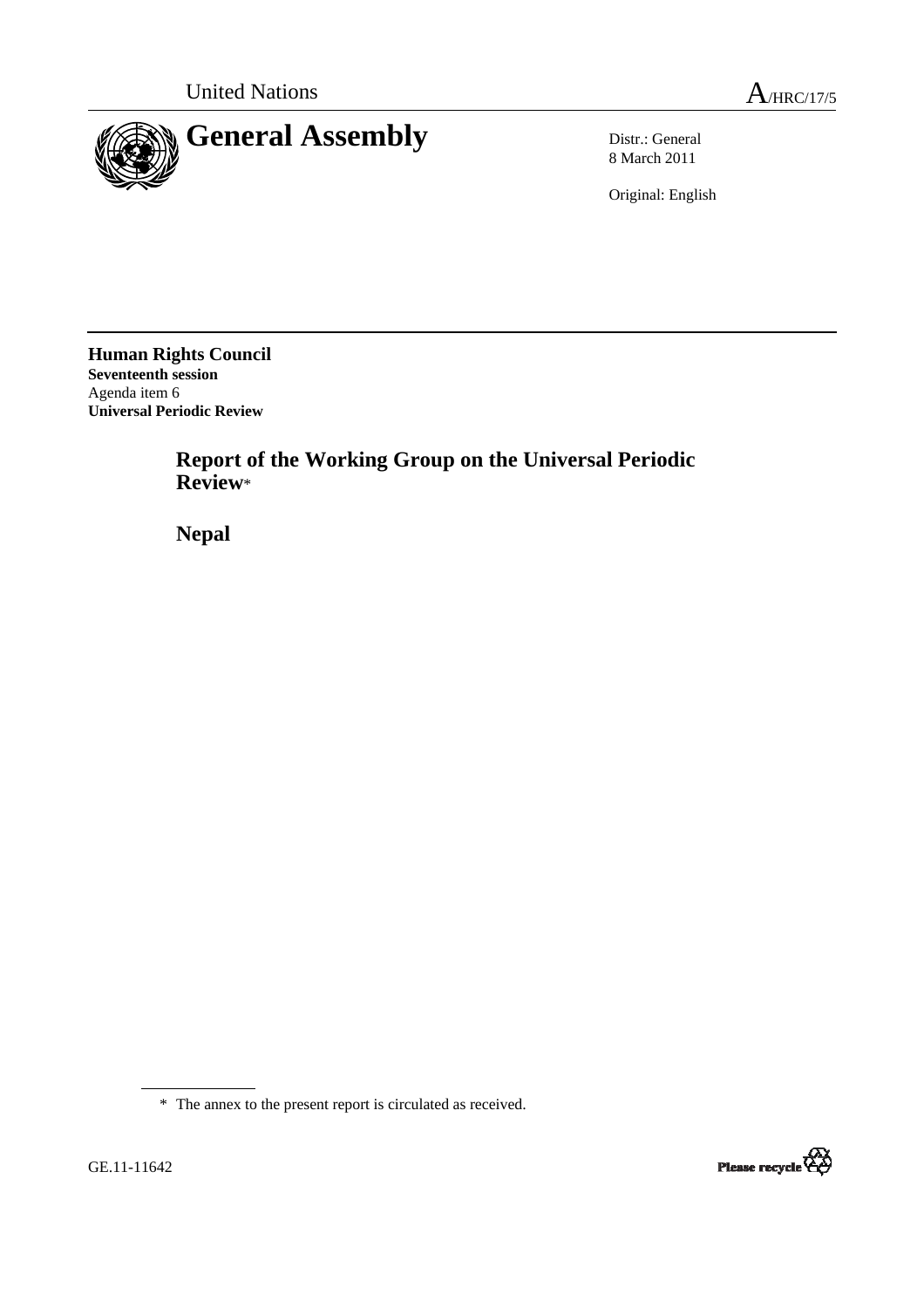# Contents

|       |    | Paragraphs  | Page           |
|-------|----|-------------|----------------|
|       |    | $1 - 4$     | 3              |
|       |    | $5 - 105$   | 3              |
|       | A. | $5 - 18$    | 3              |
|       | В. | $19 - 105$  | $\overline{4}$ |
| H.    |    | $106 - 116$ | 12             |
| Ш.    |    | 117         | 23             |
| Annex |    |             |                |
|       |    |             |                |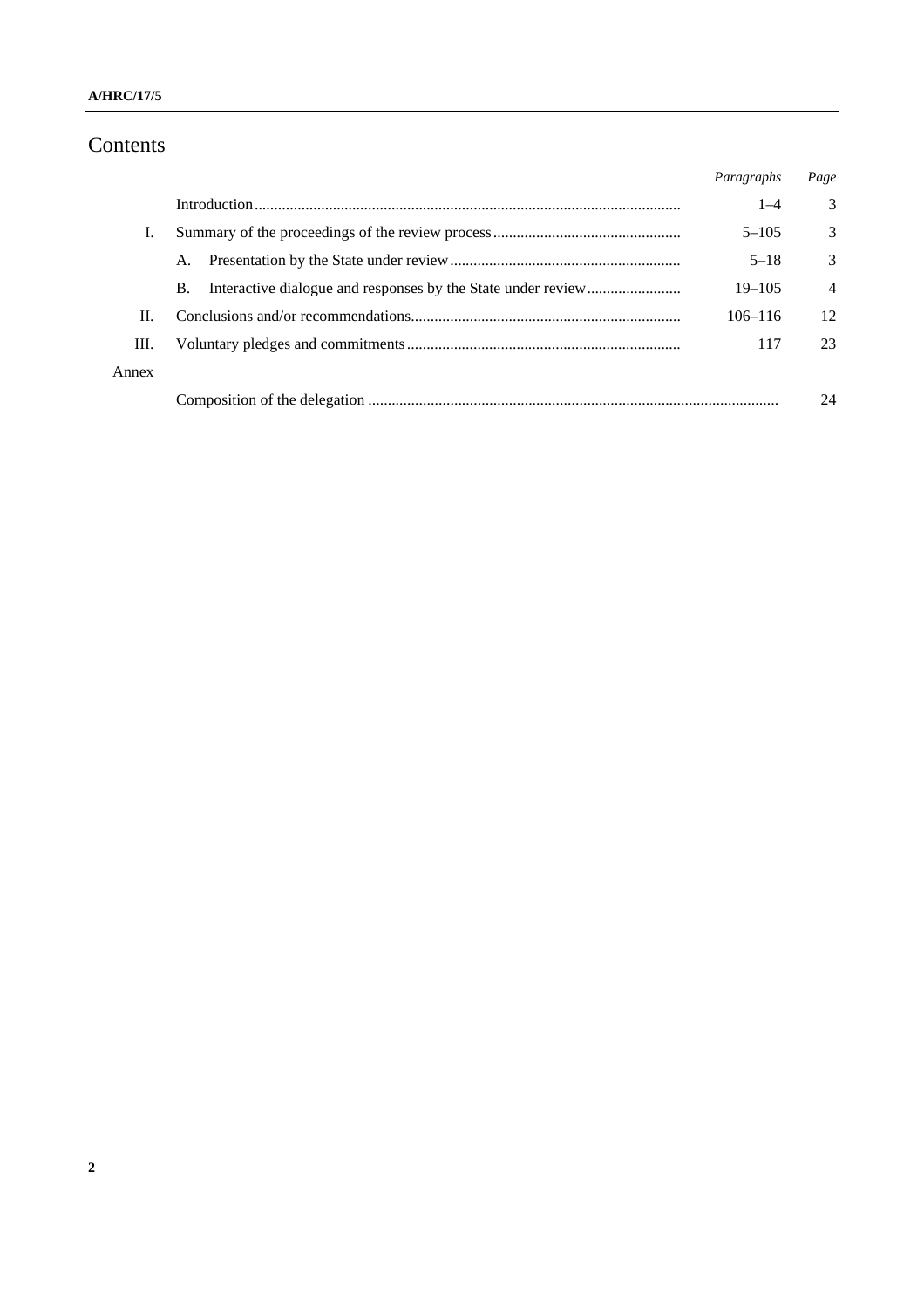## **Introduction**

1. The Working Group on the Universal Periodic Review (UPR), established in accordance with Human Rights Council resolution 5/1 of 18 June 2007, held its tenth session from 24 January to 4 February 2011. The review of Nepal was held at the third meeting on 25 January 2011. The delegation of Nepal was headed by Sujata Koirala, Deputy Prime Minister and Minister for Foreign Affairs. At its seventh meeting held on 27 January 2011, the Working Group adopted the report on Nepal.

2. On 21 June 2010, the Human Rights Council selected the following group of rapporteurs (troika) to facilitate the review of Nepal: Republic of Moldova, Cuba, Qatar.

3. In accordance with paragraph 15 of the annex to resolution 5/1, the following documents were issued for the review of Nepal:

A national report submitted/written presentation made in accordance with paragraph 15 (a) (A/HRC/WG.6/10/NPL/1 and A/HRC/WG.6/10/NPL/1/Corr.1);

 (b) A compilation prepared by the Office of the High Commissioner for Human Rights (OHCHR) in accordance with paragraph 15 (b) (A/HRC/WG.6/10/NPL/2);

 (c) A summary prepared by OHCHR in accordance with paragraph 15 (c) (A/HRC/WG.6/10/NPL/3).

4. A list of questions prepared in advance by Canada, the Czech Republic, Denmark, France, Germany, Ireland, Maldives, the Netherlands, Norway, Slovenia, Sweden, Switzerland and the United Kingdom of Great Britain and Northern Ireland was transmitted to Nepal through the troika. These questions are available on the extranet of the UPR.

### **I. Summary of the proceedings of the review process**

#### **A. Presentation by the State under review**

5. In her introductory statement, the head of the delegation indicated that Nepal considers the UPR as an important process of discussing achievements, identifying constraints and challenges, and sharing best practices.

6. Nepali democratic history has been characterized by struggles and immense sacrifices by the people of Nepal. The peaceful People's Movement of 2006 was decisive in reinstating democratic values, norms and institutions, unequivocally expressing people's aspiration for peace, security and democracy.

7. The 2006 Comprehensive Peace Accord, which formally ended the armed conflict paved the way for the establishment of the universally accepted human rights, a multiparty competitive democratic system, rule of law, constitutional checks and balances and independent judiciary. The most defining feature was the election of the Constituent Assembly in 2008, which is fully reflective of Nepal's social diversity for the first time in its history. It performs the dual functions of writing a constitution and acting as legislature parliament.

8. It has been a long standing policy of Nepal to remain constructively engaged with the international community, since it joined the United Nations in 1955.

9. Nepal maintains an open and constructive dialogue with the Office of the High Commissioner for Human Rights, including its country office, the United Nations treaty bodies and the special-procedures mandate holders and other international human rights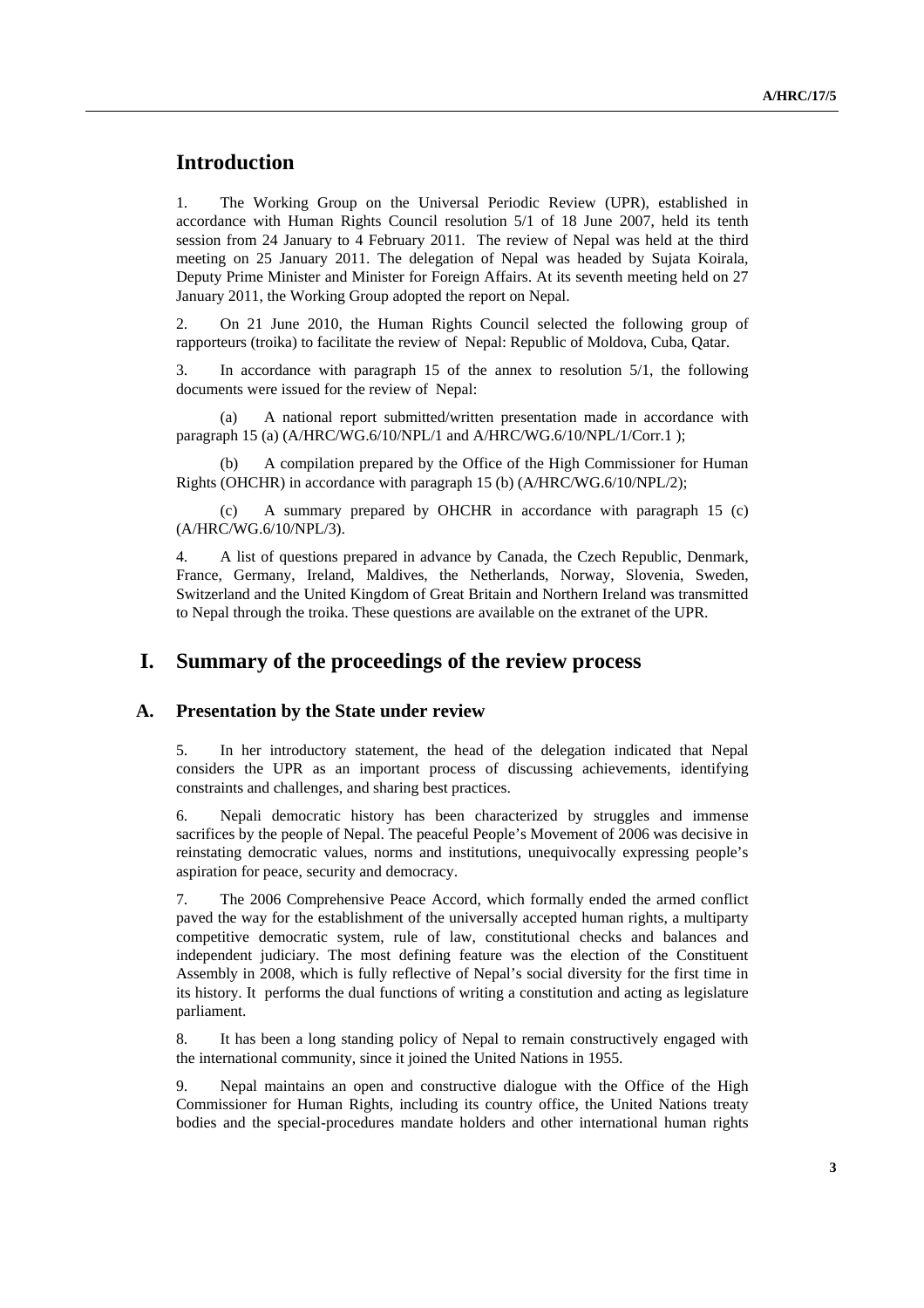institutions. At the invitation of the Government, various special procedures and mandate holders have visited Nepal.

10. Nepal is committed to strike a balance between peace and justice to the victims as provided in the Comprehensive Peace Accord and the Constitution. The Bills for the establishment of mechanisms for providing transitional justice have been submitted to the Parliament. Nepal is committed to end impunity.

11. The delegation noted that its independent judiciary stands as a core element of the institutional arrangement on human rights. The Supreme Court and entire branches of the judiciary have stood exemplary in promoting and protecting human rights through various judgments.

12. The National Human Rights Commission is a constitutional body with full autonomy. The National Foundation for the Development of Indigenous Nationalities, National Women's Commission and National Dalit Commission are also national human rights institutions established for the promotion and protection of the human rights of indigenous people, women and Dalit, respectively.

13. The delegation referred to several policies and action plans to provide nondiscriminatory and decent work opportunities; as well as policies to forge participation, protection and promotion of women in conflict resolution and other activities. It also referred to policies to address the issue of trafficking in persons and to promote the rights of persons with disabilities.

14. Despite not being a party to the 1951 Convention of the Status of Refugees and 1967 Protocol, Nepal indicated that it has been providing shelter to over 100,000 Bhutanese refugees on humanitarian grounds. It expressed appreciation to the Core Group of countries that have generously offered third country resettlement programme for refugees.

15. The delegation indicated that one of the important achievements made in the peace process has been the release and reintegration of child soldiers, and thanked the international community including the United Nations for their goodwill and cooperation in this regard.

16. Nepal is committed to the protection and promotion of rights of the indigenous nationalities, Dalit and marginalized groups. Nepal referred to significant achievements in social development in recent years despite having emerged from over a decade-long armed conflict.

17. There has been tremendous awareness-raising of people across the country and people speak freely and without fear about their rights. A free and responsible media has remained engrained in democratic movements of Nepal.

18. At a time when Nepal is engaged in building national democratic institutions and developing institutional frameworks for human rights, the rule of law, and constitutionalism to address the remnants of the conflict period, the delegation looked forward to a candid and constructive interaction and contributions to Nepal's UPR.

### **B. Interactive dialogue and responses by the State under review**

19. During the interactive dialogue, 55 delegations made statements. Additional statements which could not be delivered during the interactive dialogue owing to time constraints are posted on the extranet of the universal periodic review when available.<sup>1</sup>

<sup>&</sup>lt;sup>1</sup> Latvia, Bangladesh, Ireland, Mexico, Afghanistan, Islamic Republic of Iran.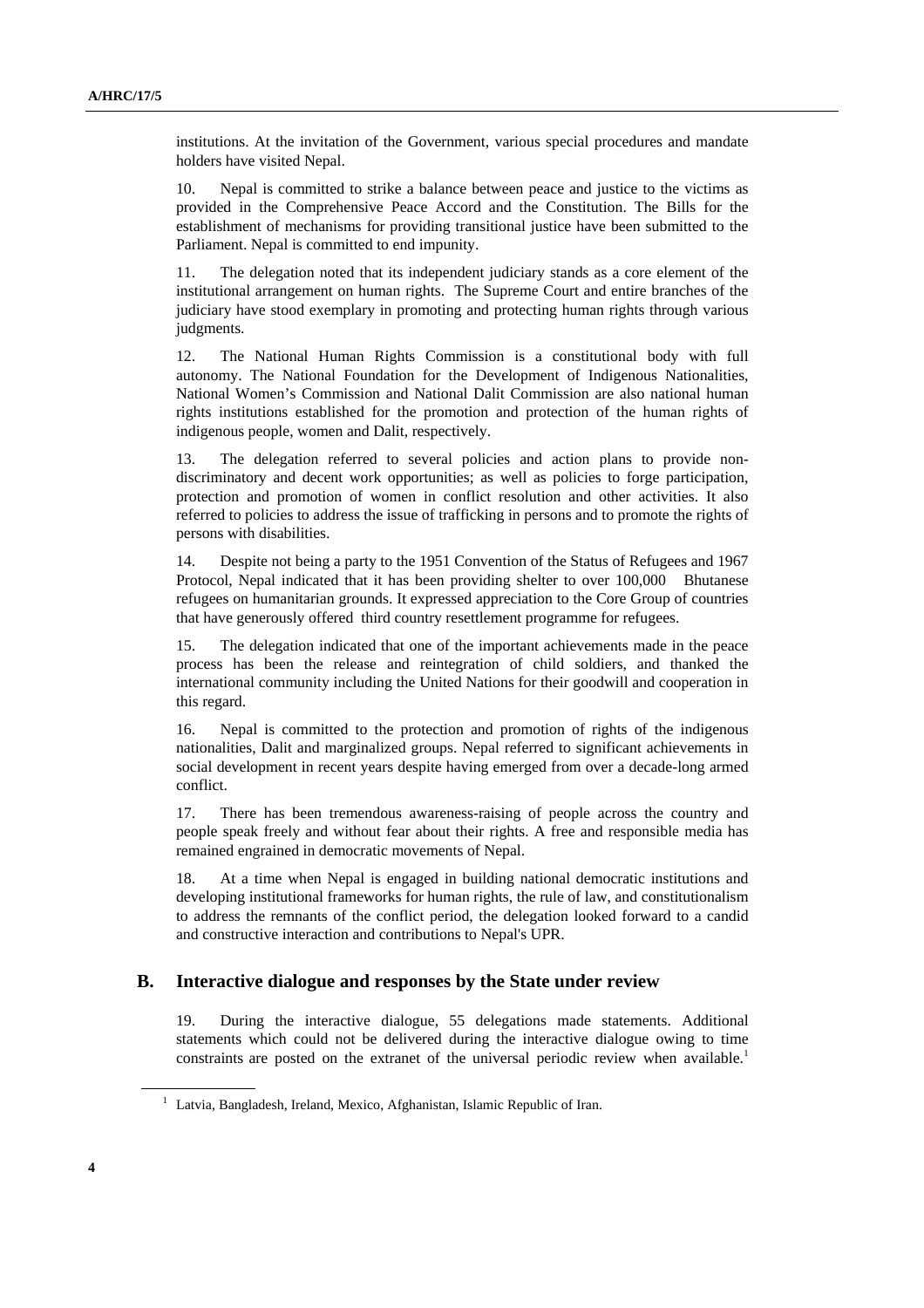Recommendations made during the dialogue are to be found in section II of the present report.

20. Myanmar congratulated Nepal on the success of its socio-economic and political transformation within the framework of the democratic constitution. It also welcomed policies giving considerable attention to the social inclusion of marginalized communities, including efforts to reduce poverty and inequality. Myanmar made recommendations.

21. Algeria acknowledged the serious consequences of the conflict and the important challenges faced in rebuilding the national infrastructures and improve the enjoyment of economic, social and cultural rights. Due to its limited resources, Nepal would require generous international support. Algeria made recommendations.

22. Egypt noted Nepal was a least-developed, landlocked, and post-conflict country. It commended Nepal's efforts in poverty alleviation, health, education, and housing. It recognized the role of women in conflict resolution and the implementation of Nepal's obligations under the Convention on the Elimination of All Forms of Discrimination against Women and the rights of the child. It made recommendations.

23. Bhutan noted that Nepal was going through a profound socio-economic transformation, including the challenge of ensuring peace and security and socio-economic development. Bhutan noted efforts taken to redress this situation and called upon the international community to render continued support and goodwill. Bhutan made recommendations.

24. China noted with appreciation the institutional reforms undertaken by the Government. It welcomed Nepal constructive participation in the work of various United Nations human rights mechanisms. It acknowledged the serious difficulties faced by Nepal after 10 years of conflict and encouraged the international community to continue providing constructive support. China made recommendations.

25. Japan commended Nepal's efforts towards democratization and national reconciliation. Japan is committed to continue providing assistance to Nepal. Japan raised concerns about overcoming discrimination, reported misconduct by law enforcement authorities, human trafficking and violence against women and children.

26. Morocco highlighted Nepal's human rights approach and the consequences of the armed conflict. It referred to the various national human rights institutions. It asked about efforts taken in the area of human rights education and training and about the Interim Triennial Plan for poverty eradication. It made recommendations.

27. Thailand welcomed the attempt of Nepal to promote the rights of all vulnerable and marginalized groups, including migrants, Dalits, women, children and persons with disabilities. It hoped that the newly established Special Committee for Supervision, Integration and Rehabilitation will effectively undertake the functions carried out earlier by the United Nations Mission in Nepal. Thailand made recommendations.

28. The Czech Republic appreciated that Nepal's priorities include combating castebased discrimination. It noted that journalists face threats from armed groups, noting that women human rights defenders and those representing sexual minorities were particularly at risk. It made recommendations.

29. Brazil expressed appreciation for Nepal's consideration of a bill to criminalize torture. Brazil asked about the practical results of policies to combat trafficking and about the institution charged with investigating complaints and providing assistance to victims under the Domestic Violence Act. Brazil made recommendations.

30. Slovenia recognized the difficult democratic transition in Nepal. It asked whether it intended to use the United Nations draft principles and guidelines for the effective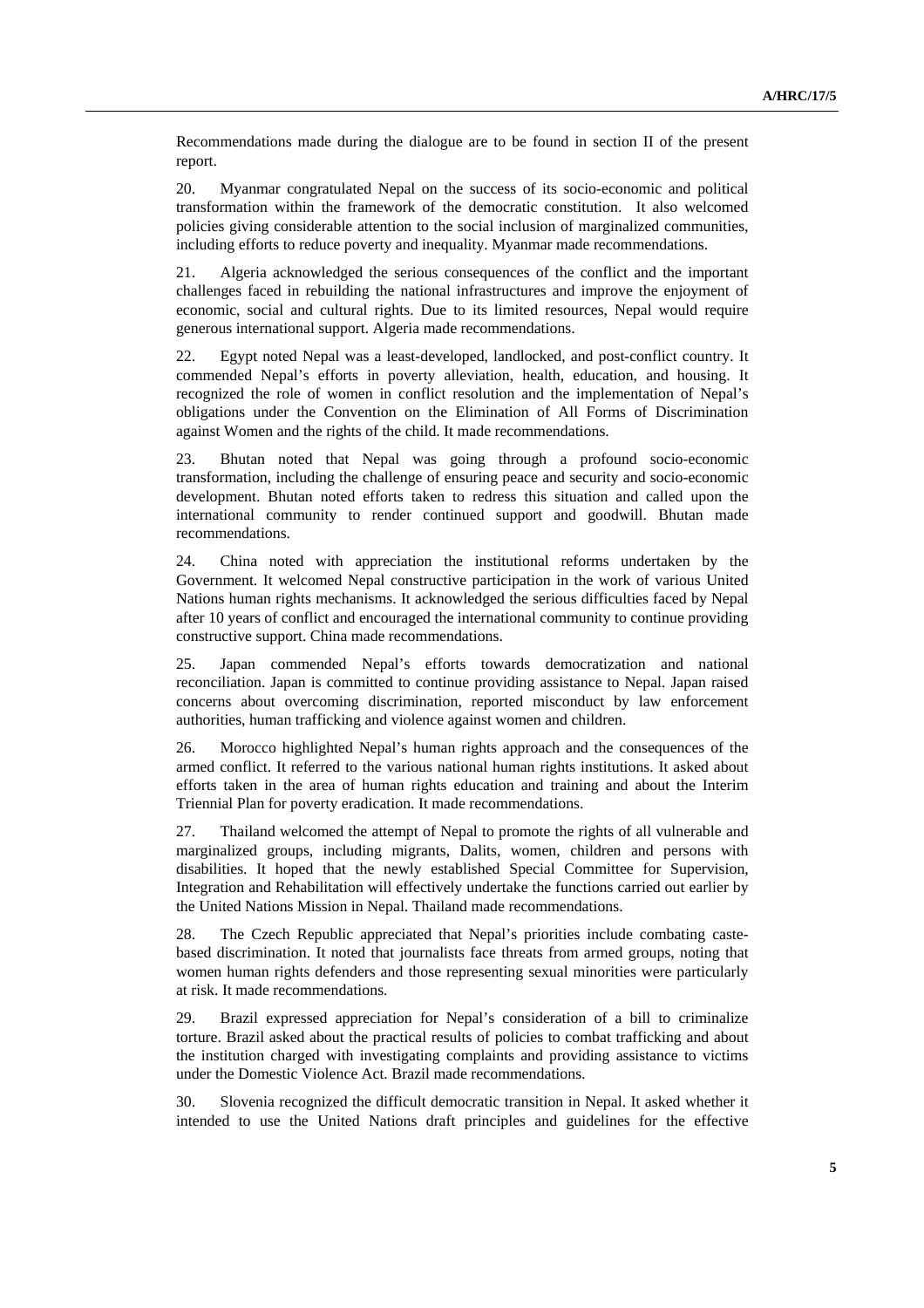elimination of discrimination on the basis of work and descent as a guiding framework in combating discrimination. Slovenia made recommendations.

31. Singapore noted Nepal is a landlocked, least-developed country with diverse ethnicities and cultures. It noted gender-mainstreaming, inclusion and equality as Nepal's priorities and welcomed the elimination of 65 discriminatory legal provisions in response to CEDAW. It highlighted efforts to address housing issues. It made recommendations.

32. Hungary noted with satisfaction Nepal's commitment to ensure the right to food of its citizens. Hungary was highly alarmed by the culture of impunity, with regard to serious human rights violations. It encouraged Nepal to provide better protection for children. Hungary made recommendations.

33. Finland asked about the measures taken by Nepal to ensure equal access to quality education to girls, Dalit children and children belonging to ethnic minorities and to ensure that elements promoting gender and social equality in the Nepal Lands Act and other legislation would be enforced in practice. Finland made recommendations.

34. Switzerland was concerned about impunity. It noted that the Special Rapporteur against torture highlighted systematic torture by the police and the Royal Army and that judicial guarantees were systematically ignored. It welcomed Nepal's revision of its legislation with a view to criminalizing torture. It made recommendations.

35. Turkey congratulated Nepal for its efforts at creating a democratic society based on the rule of law and respect for human rights. Turkey noted that continuation of the support and assistance of the international community, in particular the United Nations, was of utmost importance. Turkey made recommendations.

36. Spain encouraged Nepal to continue strengthening democracy. It commended Nepal for being among the first Asian States to abolish the death penalty and for the positive decisions taken by the Supreme Court in favour of LGBT people, including the right to marry for people of the same sex. Spain made recommendations.

37. Austria asked about steps taken to address discrimination and social exclusion related to gender, caste, class and ethnicity and how the Government intends to hold accountable public officials reported to practice torture. It asked about the return, rehabilitation and reintegration of internally displaced peoples. It made recommendations.

38. Cambodia welcomed Nepal's commitment to human rights through policy and legislative reform. Cambodia appreciated Nepal's openness with human rights mechanisms and its constructive cooperation with OHCHR and other international institutions. Cambodia made recommendations.

39. India commended Nepal for giving priority to human rights and poverty alleviation. It noted positively the country's efforts on gender mainstreaming and women's rights. India expressed its support for the consolidation of the peace process, including through capacity building. India made a recommendation.

40. Palestine welcomed Nepal's Action Plan for Human Rights and the integration of human rights programmes in its development plans. It highlighted the National Women's Commission and welcomed the inclusion of gender issues in development processes. It made a recommendation.

41. Bahrain appreciated Nepal's efforts to deliver free primary health care services and the notable decline in maternal mortality and asked about services rendered to persons with disabilities. Bahrain commended efforts to protect women's rights and asked about measures taken to promote the role of women in society.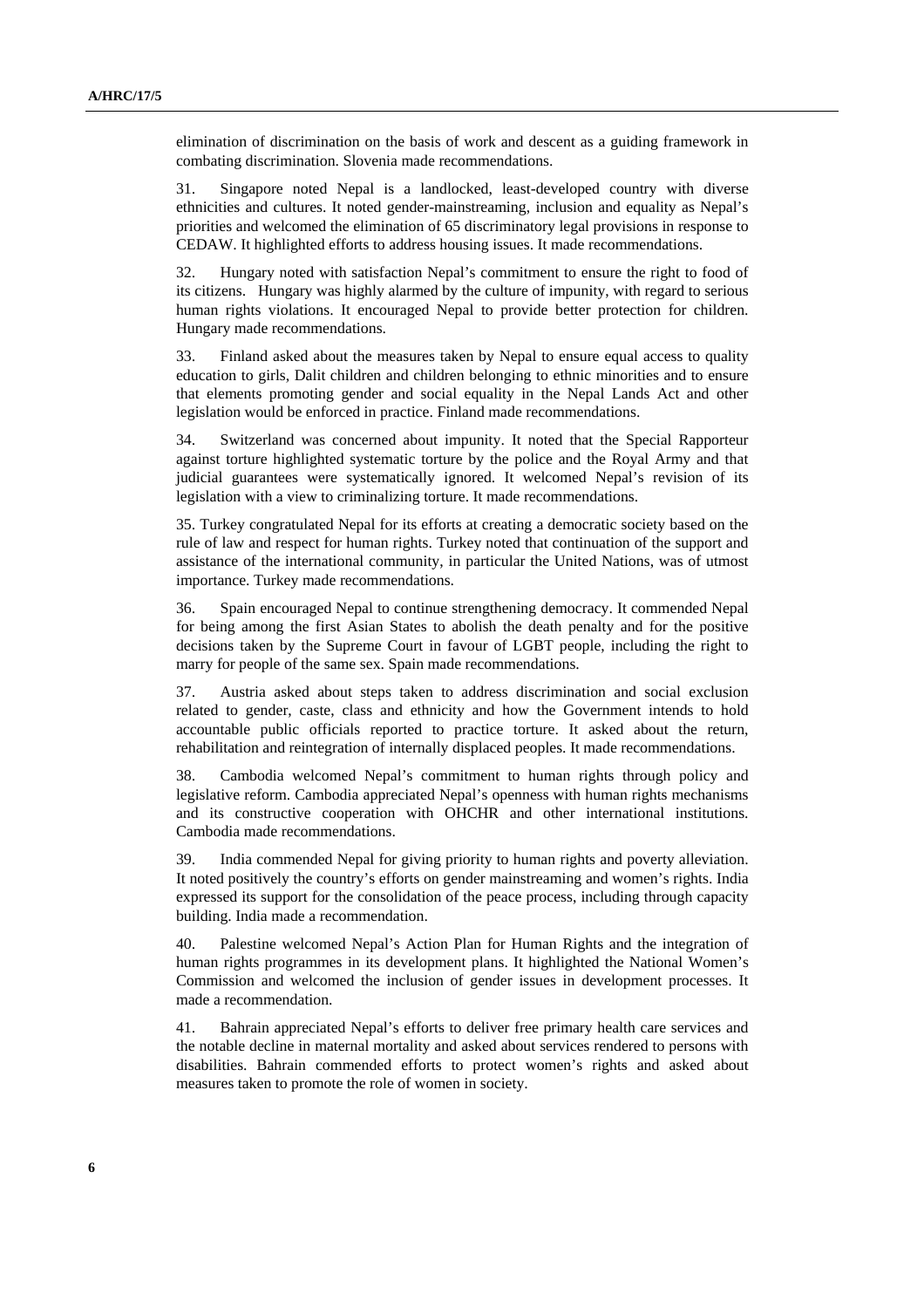42. The Russian Federation noted with appreciation Nepal efforts to realize socioeconomic and political changes. It commended Nepal for its active interaction with United Nations human rights mechanisms and OHCHR. The Russian Federation recognized the serious challenges faced by Nepal as a least-developed country. The Russian Federation made recommendations.

43. In responding to questions, the delegation noted that it was encouraged by the interventions, and appreciated the recognition of achievements. Nepal indicated that it has adopted a range of policies, legal and institutional measures to ensure better protection of the rights of the people. The rights-based and holistic approach is running across these policies. Nepal has also significantly streamlined its activities to achieve the MDGs. Nepal highlighted achievements and challenges in the social sector, including in the areas of poverty alleviation and education.

44. In relation to questions about equality and non-discrimination, Nepal reported on strategies that have been in place to address these issues.

45. Nepal also referred to actions plans and targeted programmes to control trafficking, including trafficking of children.

46. It reported on preventive programmes and plans recently developed to address health issues of persons with disabilities.

47. Nepal has ratified several international instruments and undertaken voluntary commitments in the field of human rights. Ratification of the United Nations Convention against Corruption and the Convention against Transnational Organized Crimes and its two Protocols is currently under consideration by Parliament. It is currently also engaged in drafting enabling legislation which would be required in the Rome Statute of the Criminal Court. Groundwork is also being carried out with a view to joining other treaties, particularly the Convention on the Rights of Migrant Workers and Members of Their Families, and the Palermo Protocols.

48. Regarding treaty-related issues, Nepal indicated that it believes that becoming a party to international instruments is also an opportunity to make the required legal and institutional reforms. Ensuring effective implementation of an international treaty is as important as ratifying it. Nepal reiterated that it would further undertake international treaty commitments as and when so required, taking into account the available requisite infrastructures and enabling environment, as appropriate.

49. Regarding cooperation with United Nations mechanisms, Nepal indicated that periodic reports under the International Covenant on Economic, Social and Cultural Rights (ICESCR), the International Covenant on Civil and Political Rights (ICCPR), the Convention on the Rights of the Child (CRC), the Convention on the Elimination of All Forms of Racial Discrimination (CERD) and ILO Convention 169 are under consideration of the Cabinet. Nepal indicated that it has always remained responsive to the mandate holder's communications, despite various constraints. It has also welcomed visits of various mandate-holders, valuing and incorporating relevant recommendations in its policy, legal and institutional measures. Nepal remains open to visits of mandate-holders, but indicated that, as the international community is well aware, Nepal is currently heavily occupied with the daunting task of institutionalizing peace and framing a new constitution. Nepal would welcome visits of mandate-holders at an appropriate earliest time.

50. Nepal is engaged in drafting a democratic Constitution that is inclusive and that guarantees all human rights. The Constitutional Committee and other thematic committees have already submitted their report to the chairman of the Constitutional Assembly. Some of the remaining issues are of a highly sensitive nature but it is expected that national consensus will be instrumental.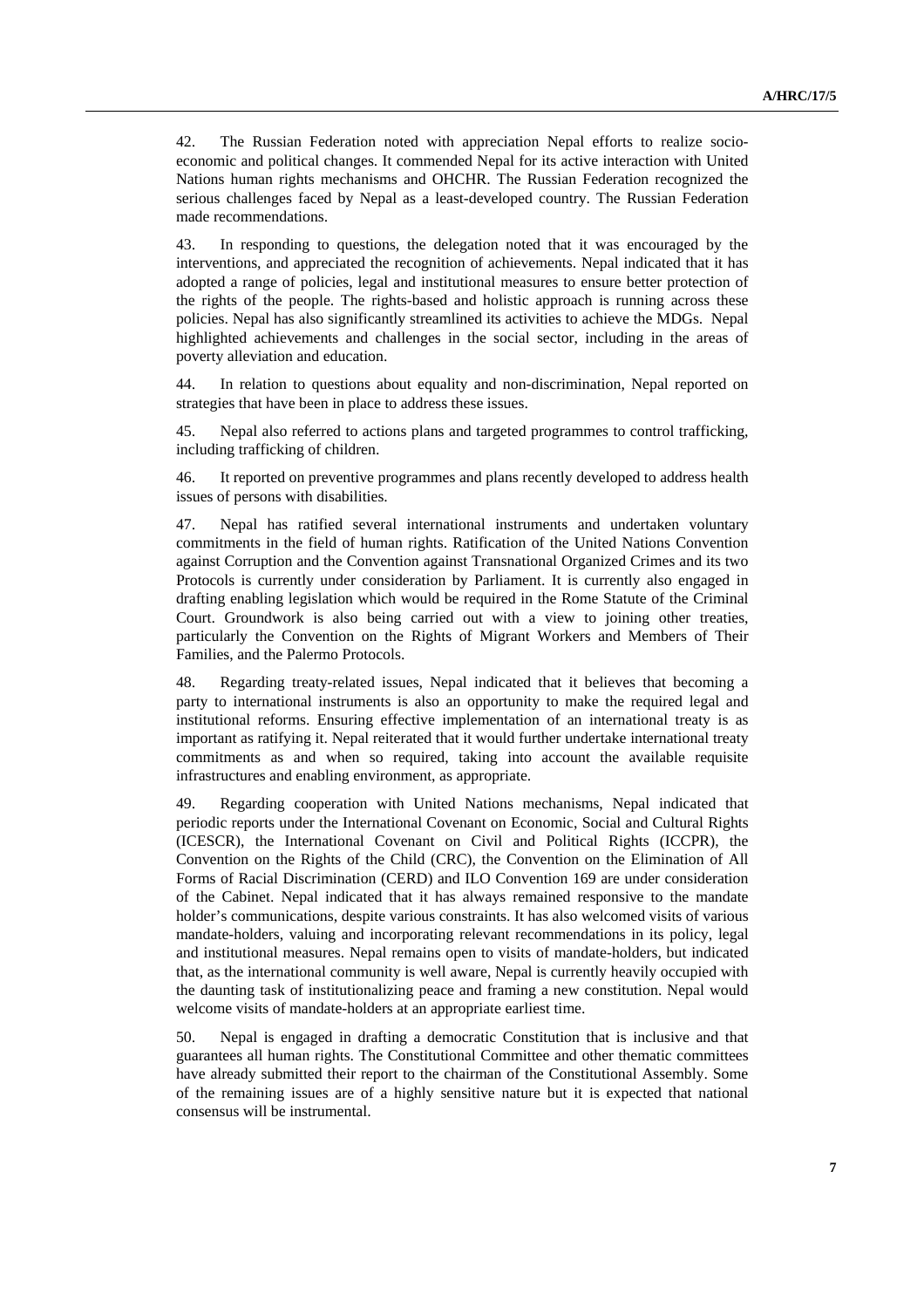51. Nepal indicated that it is fully committed to establishing Constitutional supremacy, ensuring the rule of law, good governance and human rights, as well as providing a positive conclusion to the peace process by eliminating insecurity and addressing impunity. Addressing impunity entails addressing the past and maintaining the rule of law at present. Nepal is fully committed to work on both fronts.

52. In order to address alleged past human rights violations, two bills have been tabled in the Parliament for the establishment of Truth and Reconciliation Commission and the Commission of Inquiry of the Disappeared.

53. Strong security and law enforcement measures are prerequisites to ending impunity. The Special Programme for Effectiveness of Peace and Security, the End to Impunity and Defending Human Rights, accompanied by a code of conduct that aims at protecting human rights and improving law and order situation has been implemented since 2009.

54. Regarding questions on the National Human Rights Commission, the delegation indicated that it is an autonomous institution by all standards, including financially. The selection of the administrative personnel is done through a competitive processes run by the Public Service Commission. The NHRC can appoint its Experts. The Chairman and Members of the Commission are appointed through the Constitutional Council. The Constitutional Council has balanced representation of the Executive, Legislative and Judiciary, including the Leader of the opposition in the Parliament. The representative of the Executive has one vote. Questions have been raised regarding the compliance with the Paris Principles on the basis of a draft law. The existing law is fully compliant with the Paris Principles. The delegation considers that it is premature to question the efficacy of the institution on the basis of a draft law that is still under consideration.

55. Regarding the advance questions on refugees and stateless persons, despite not being a party to the 1951 Convention relating to the Status of Refugees and its 1967 Protocol, Nepal has hosted over 100,000 refugees from Bhutan on humanitarian grounds. Nepal has honored the rights of the refugees and anyone living in Nepal has to respect the law of the land.

56. Regarding armed groups, the Government is in dialogue with various dissenting groups that are of a political nature. Agreements on peaceful settlements of disputes have been reached with 22 such groups. The Government has been guided by a clear distinction between political elements and criminal ones. To the latter, the Government responds through appropriate law enforcement measures.

57. The Republic of Moldova encouraged Nepal to continue working for the rule of law. It noted concerns about ill-treatment, sexual violence and lack of birth registration in refugee camps. It asked about measures taken to protect refugees, asylum-seekers and internally displaced people. It made recommendations.

58. The Philippines commended Nepal for placing human rights at the centre of its national development plans. The enhanced participation of women in the legislature was a notable achievement. The Philippines stated that the support of the international community was essential. It made recommendations.

59. Canada encouraged Nepal to pass the Caste-based Discrimination and Untouchability Crime Elimination and Punishment Act. It also encouraged Nepal to ensure effective investigation of all harassment complaints of journalists and to put an end to preventive detentions without charges or trials. Canada made recommendations.

60. The Republic of Korea welcomed Nepal's improvements in human rights and commended endeavours to change the situation of vulnerable groups. It welcomed efforts to compensate victims of human rights violations. It welcomed the National Human Rights Commission. It made recommendations.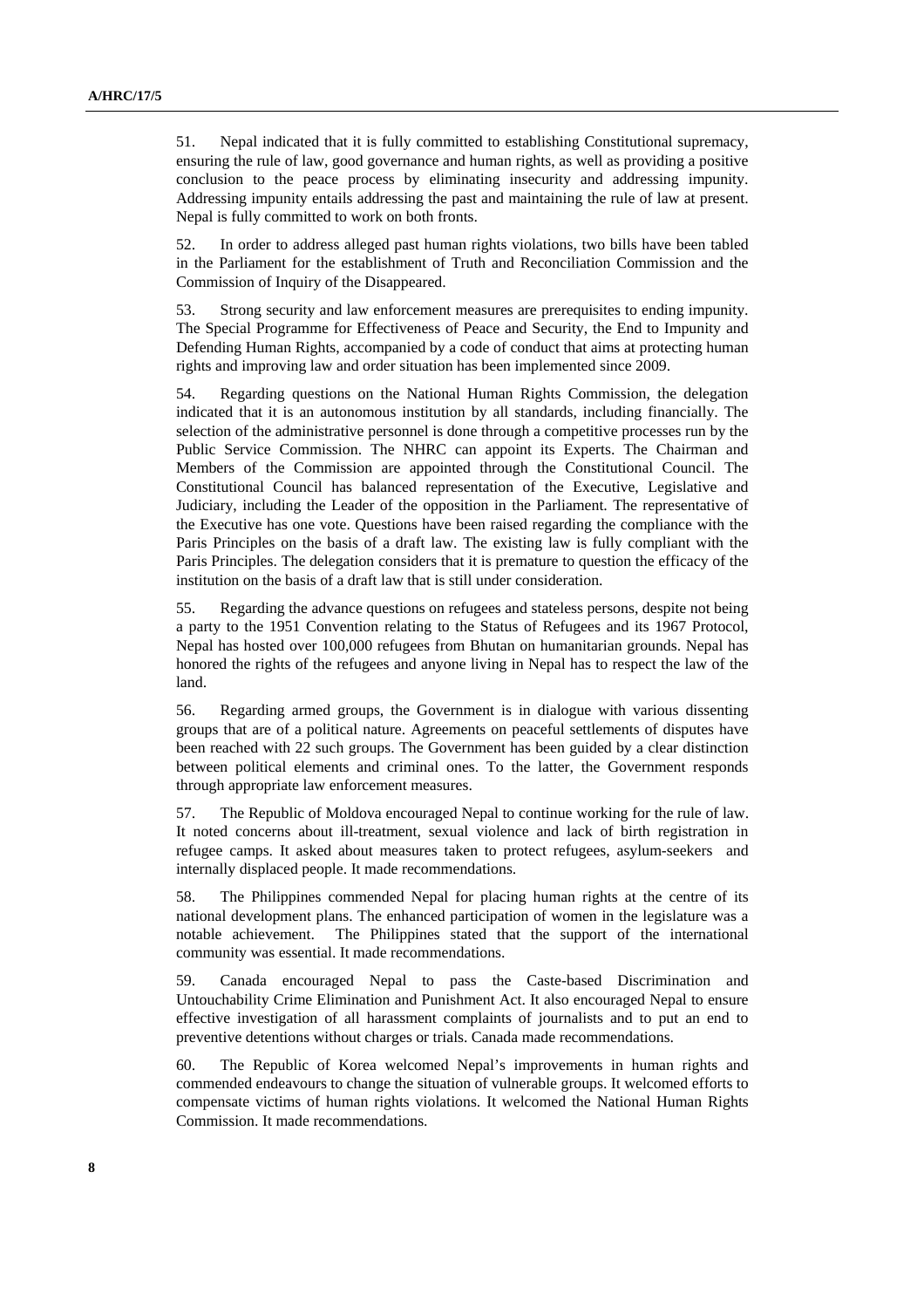61. Indonesia noted that domestic violence and human trafficking remained pressing issues and supported recommendations for the introduction of more comprehensive legislation and more stringent enforcement of existing laws in these areas. It hoped that Nepal's cooperation with international human rights mechanisms and bodies would intensify and flourish. Indonesia made a recommendation.

62. Azerbaijan commended Nepal for the establishment of peace and the steps taken to promote women's rights. It recognized the difficulties experienced by Nepal from the long armed conflict. Azerbaijan asked about progress on the preparation of a national policy for children and made recommendations.

63. The Lao People's Democratic Republic welcomed Nepal's achievements to attain political stability and economic development and the priority given to human rights. It highlighted the need for continued support from the international community It made recommendations.

64. France expressed concern regarding infringements to freedom of expression, association and information in Nepal, particularly against journalists and human rights defenders. France noted with satisfaction the establishment of a National Human Rights Commission. France made recommendations.

65. Malaysia welcomed Nepal's Three-Year Interim Plan focussing on poverty alleviation and human rights. Malaysia was of the view that more could be done to improve and safeguard human rights, particularly of indigenous peoples, ethnic minorities and other marginalized and vulnerable sections of society. It made recommendations.

66. The United Kingdom of Great Britain and Northern Ireland applauded the Supreme Court's role in protecting human rights. It expressed concern over impunity. It asked about legislation on enforced disappearances; the establishment of the Truth and Reconciliation Commission and the Disappearances Commission; and bringing to justice perpetrators of human rights violations. It made recommendations.

67. Germany asked about Nepal's plans to improve the legislative framework and combat discriminatory practices; the enactment of the comprehensive law on violence against women; and the criminalization of torture and improving and enforcing the rule of law. It made recommendations.

68. Slovakia commended Nepal for its ratification of international human rights instruments, cooperation with OHCHR and "A"-status National Human Rights Commission. Slovakia highlighted the long-standing discrimination and social exclusion associated with gender, caste, class, ethnicity, disability and geography. Slovakia made recommendations.

69. Saudi Arabia referred to achievements in legislation and institution building.. It noted that since 2005 Nepal has been hosting a country office of OHCHR and was working closely with special procedures. It noted the adoption of a plan to promote a culture of human rights. It made recommendations.

70. The United States of America referred to the continuation of commitments to protect vulnerable populations, including refraining from forcibly returning asylum-seekers, and ending violence against women. It expressed continued concern about the judicial system, accountability for human rights violations, tolerance of intimidation and labour exploitation. It made recommendations.

71. Poland welcomed the establishment of the various bodies engaged in the defense of human rights but pointed out the challenges faced in practice. Poland asked about the steps taken to further improve the situation of women, children, Dalits, ethnic and linguistic communities. Poland made recommendations.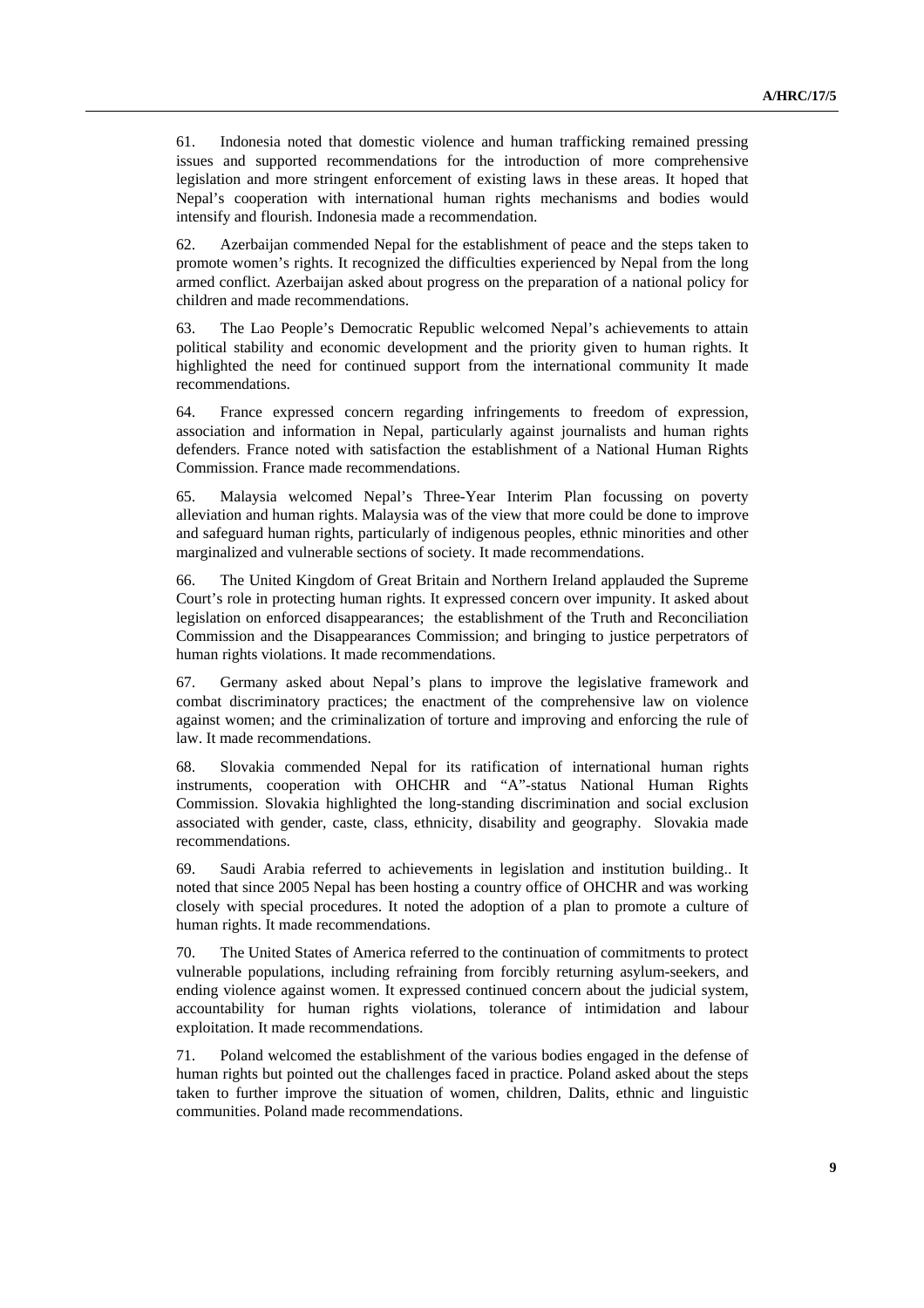72. The Maldives commended Nepal for the steps taken for improving the lives of the Nepalese people. It highlighted the fundamental freedoms in the interim Constitution. It highlighted the resource and capacity constraints of least-developed countries and noted Nepal's international partners should remain engaged. It made recommendations.

73. Pakistan noted the role played by an independent judiciary and an A-status National Human Rights Commission. Pakistan welcomed the priority accorded to poverty eradication and the process of abolishing discriminatory laws and practices. Pakistan noted the constraints and challenges facing Nepal and made recommendations.

74. Italy welcomed the abolition of death penalty and establishment of its National Plan of Action on Women Peace and Security. Italy expressed concerns regarding arbitrary executions committed during the conflict and obstacles to freedom of religion, mainly due to the caste system. Italy made recommendations.

75. Sri Lanka congratulated Nepal on its Interim Constitution. It noted progress achieved, including in poverty alleviation. Sri Lanka encouraged Nepal to pursue policies towards economic development and to adopt and implement, in the near future, the bill for compulsory basic education. It made a recommendation.

76. Chile noted Nepal's will to ensure human rights protection in spite of incidents after the adoption of post-conflict reforms. It noted Nepal is working on the creation of the Truth and Reconciliation Commission and investigation into disappearances, and a new Constitution. It made recommendations.

77. New Zealand raised the issue of impunity and expressed concerns regarding the small number of women in Nepal's judiciary. It recognized the reduction of incidents of torture but noted these continue to take place. New Zealand welcomed Nepal's ratification of the Convention on the Rights of Persons with Disabilities and its Optional Protocol. New Zealand made recommendations.

78. The Netherlands highlighted the ratification of a number of human rights treaties. It was concerned about impunity and the lack of progress in setting up a Truth and Reconciliation Commission and the Commission of Inquiry on Disappearances as well as the situation of refugees and trafficking. It made recommendations.

79. Yemen noted Nepal's achievements and asked whether any new challenges had emerged from its recent efforts to promote and protect human rights, and whether there was a need for further international cooperation with relevant human rights bodies and mechanisms. Yemen made a recommendation.

80. Denmark insisted on the importance of putting an end to impunity and bringing to account those on both sides of the conflict who perpetrated human rights abuses. It welcomed Nepal's ratification of the Convention against Torture (CAT) but noted widespread use of torture, especially in police custody. Denmark made recommendations.

81. Norway welcomed the steps taken towards a more inclusive Nepalese society, expressed its full commitment to further support Nepal's education sector, and indicated that the adoption of the new constitution within the planned timeframe would be a significant step. It made recommendations.

82. Cuba noted Nepal was affected by an unjust international economic order and crises. It noted there was a human rights component in Nepal's policies and development plans. It highlighted actions to reduce poverty and priority given to the rights of women, children, people with disabilities and aged persons. It made recommendations.

83. Sweden noted the instances of police brutality and torture and the arrests without formal procedures and detentions -- often under poor conditions -- without charges. It noted that discrimination based on gender, caste, class, ethnicity, disability and geography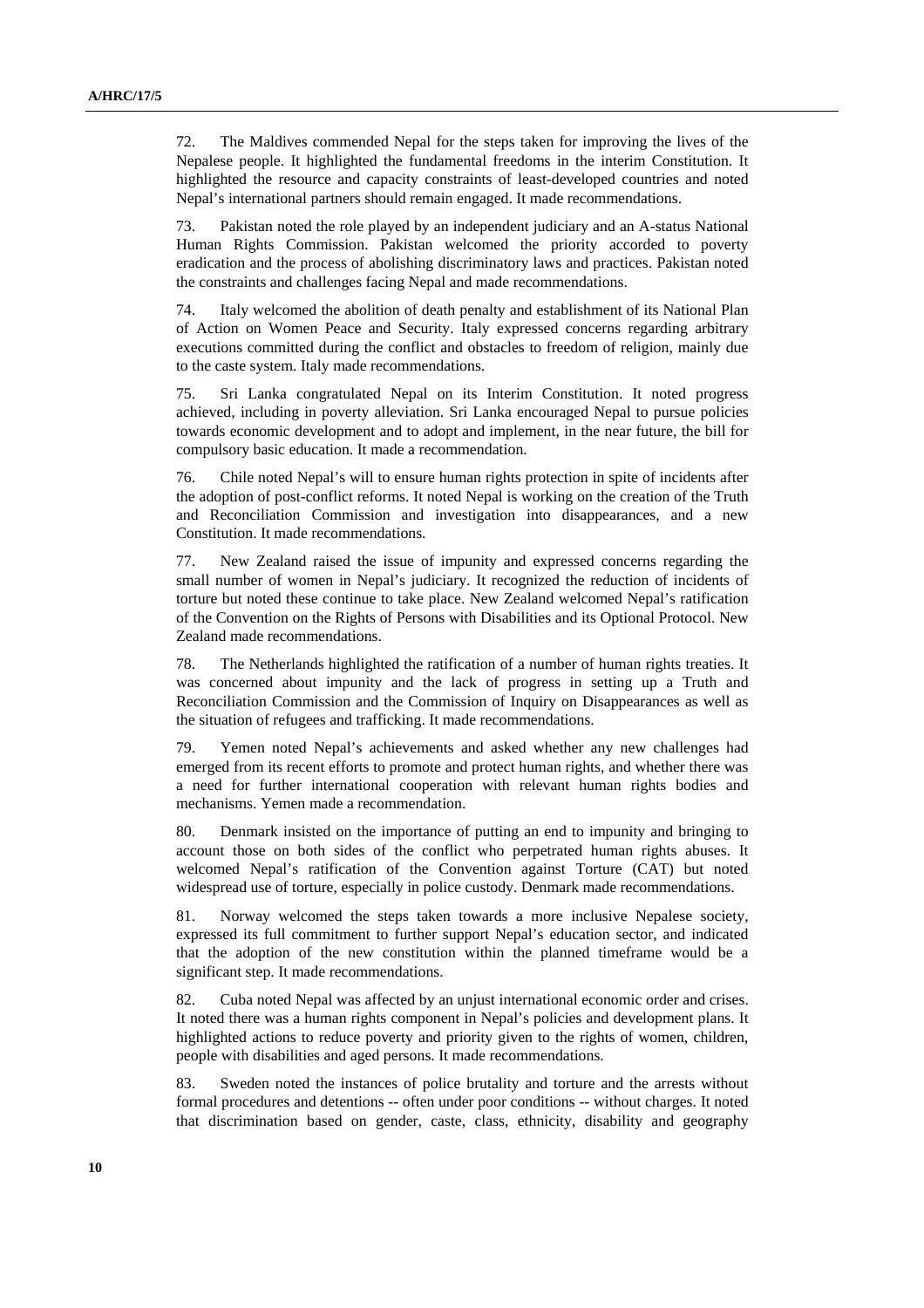continued to pose grave obstacles to the enjoyment of human rights. Sweden made recommendations.

84. Viet Nam appreciated Nepal's approach to the promotion and protection of human rights, as an assurance for peace, security and national reconciliation. Viet Nam commended Nepal on its significant achievements for poverty alleviation, free primary health-care services and basic education. It made recommendations.

85. Australia urged all parties to implement Peace Agreement commitments. It urged the establishment of a Commission of Inquiry on Disappearances and a Truth and Reconciliation Commission and investigation of allegations of human rights violations. It welcomed Nepal's commitment to end gender-based violence. It made recommendations.

86. Argentina welcomed the measures taken by the Government of Nepal to ensure the social inclusion of its people. Argentina made recommendations

87. The Plurinational State of Bolivia noted the inclusion of women, Dalits and indigenous peoples in the Legislative Assembly. It highlighted the strategy to fight poverty based on structural reform. It welcomed the establishment of the National Commissions for Human Rights, for Women, and for Dalits. It made recommendations.

88. The Holy See recognized the difficulties emanating from the decade-long armed conflict and welcomed Nepal's process of democratization. It encouraged Nepal to fully incorporate into the new Constitution and new laws the international treaties it ratified. The Holy See made recommendations.

89. Responding to additional questions and comments, the delegation reiterated that the Truth and Reconciliation Bill and the Disappearance Bill have been submitted to the Parliament. It clearly stated that these bills do not provide amnesty in serious violations of human rights and indicated that the government remains committed to have them cleared as expeditiously as possible.

90. The security agencies, including the Nepal Army, are fully committed to respect and support the protection of human rights and international humanitarian law. The isolated and unintended incidents of human rights and humanitarian law violations, if any, are not policy-driven. The institution strictly observes a zero-tolerance policy against all kinds of human rights violations. The Nepal Army is a disciplined and professional institution. It is supportive of democratic transformation.

91. Since 2005, Nepal has put in place a vetting mechanism. A rigorous vetting process is under implementation in both army and police forces while nominating their personnel for United Nations peacekeeping operations.

92. On the issue of Tibetan refugees, Nepal stated that it does not allow its territory to be used against neighbours or any country. Anyone found in violation of the immigration laws or other laws is dealt with according to the law of the land. There are no forceful deportations.

93. Nepal referred to two major remaining tasks of the peace process. On 22 January 2011, the command and control of the Maoist combatants passed to the constitutionally mandated Special Committee, which is responsible for the supervision, integration and rehabilitation of the former combatants. This is a major step towards the conclusion of the peace process. On the oversight mechanisms, the Government has adopted effective measures. Investigating bodies and institutions established by the Nepal Army and police have also contributed immensely to counter impunity. The investigations conducted by these bodies are complementary to those of national human rights institutions, including the NHRC and the Women commission. Importantly, the judicial oversight provision has been proved to be an effective instrument in the promotion and protection of human rights.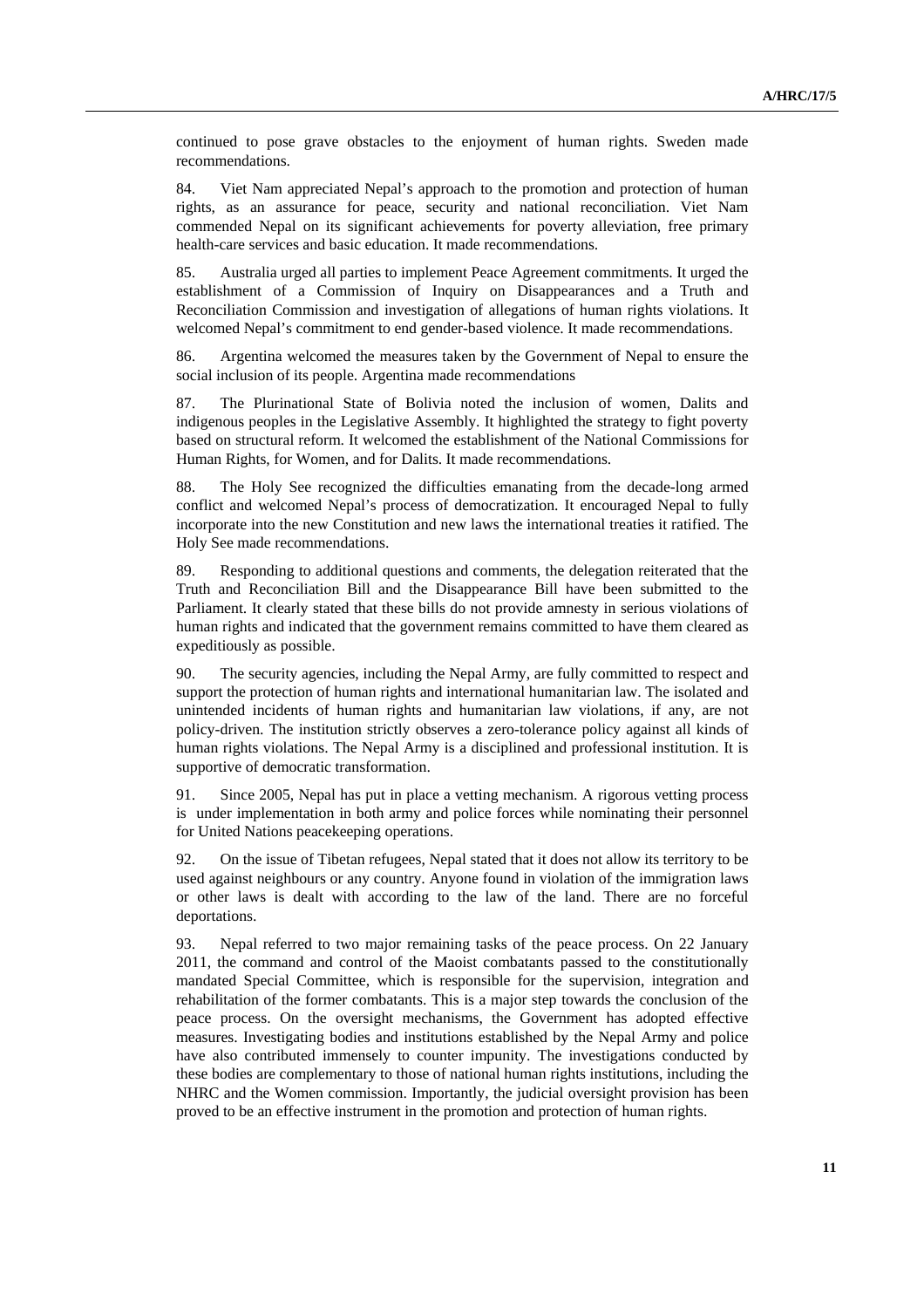94. Nepal further reported on compensation and relief packages distributed to the conflict victims and family members affected.

95. The delegation further referred to several acts and regulations that protect children, and to child-friendly mechanisms, including at the village and district level.

96. The Constitution has several provisions against caste-based discrimination and untouchability. Nepal has a caste-based discrimination control and punishment bill and also the National Dalit Commission, to be converted as a statutory body. These two bills are in the Parliament.

97. Nepal is committed to the promotion of the rights of minorities, including gender minorities. It has pursued the policy of recognizing the identity of gender minorities and achieving effective implementation of relevant laws prohibiting discrimination on any ground. Any person, regardless of gender, is entitled to obtain citizenship along with an identity consistent with equal rights policy.

98. Regarding ILO Convention No. 169, Nepal noted that 218 of the 601 Members of the Constituent Assembly are indigenous people, a testimony of positive outcome of policies and programmes in these fields.

99. Equality has been ensured in health programmes and services. However, progress has been uneven. Disparities have decreased in some areas, but the geography of Nepal presents serious challenges to deliver health services to all.

100. In answering to other questions, the delegation noted that the Government will soon finalize the draft bills on civil and penal codes, sentencing act and civil and criminal procedure codes, which contain provisions which are directly related to the implementation of various human rights treaties.

101. Nepal does not tolerate any form of torture. There is no systematic torture in Nepal. There are sufficient constitutional and legal safeguards for the prevention of torture and a special bill designed to incorporate provisions of CAT is also under active consideration.

102. Nepal believes that the timely and effective implementation of recommendations by the national human rights institutions is an effective mechanism to ensure protection of human rights and is working towards establishing a follow-up mechanism.

In concluding, Nepal thanked the delegations for constructive support for the ongoing democratic transformation and the peace process.

104. Nepal indicated that it expects enhanced level of support for its efforts in the process of post conflict reconstruction and rehabilitation to firmly institutionalize peacebuilding efforts, create a network of national democratic institutions, and expedite the socioeconomic transformation within the democratic framework to create an environment for the enjoyment of human rights by the people.

105. Nepal reiterated its commitment to democracy and human rights. It valued the goodwill and support of friends and looked forward to working together.

### **II. Conclusions and/or recommendations**

106. **The recommendations formulated during the interactive dialogue/listed below have been examined by Nepal and enjoy its support:** 

106.1. **Give its full support to ensure that the Constituent Assembly successfully fulfils its mandate of drafting a new Constitution by May 2011, giving due consideration to the views of the different groups that compose**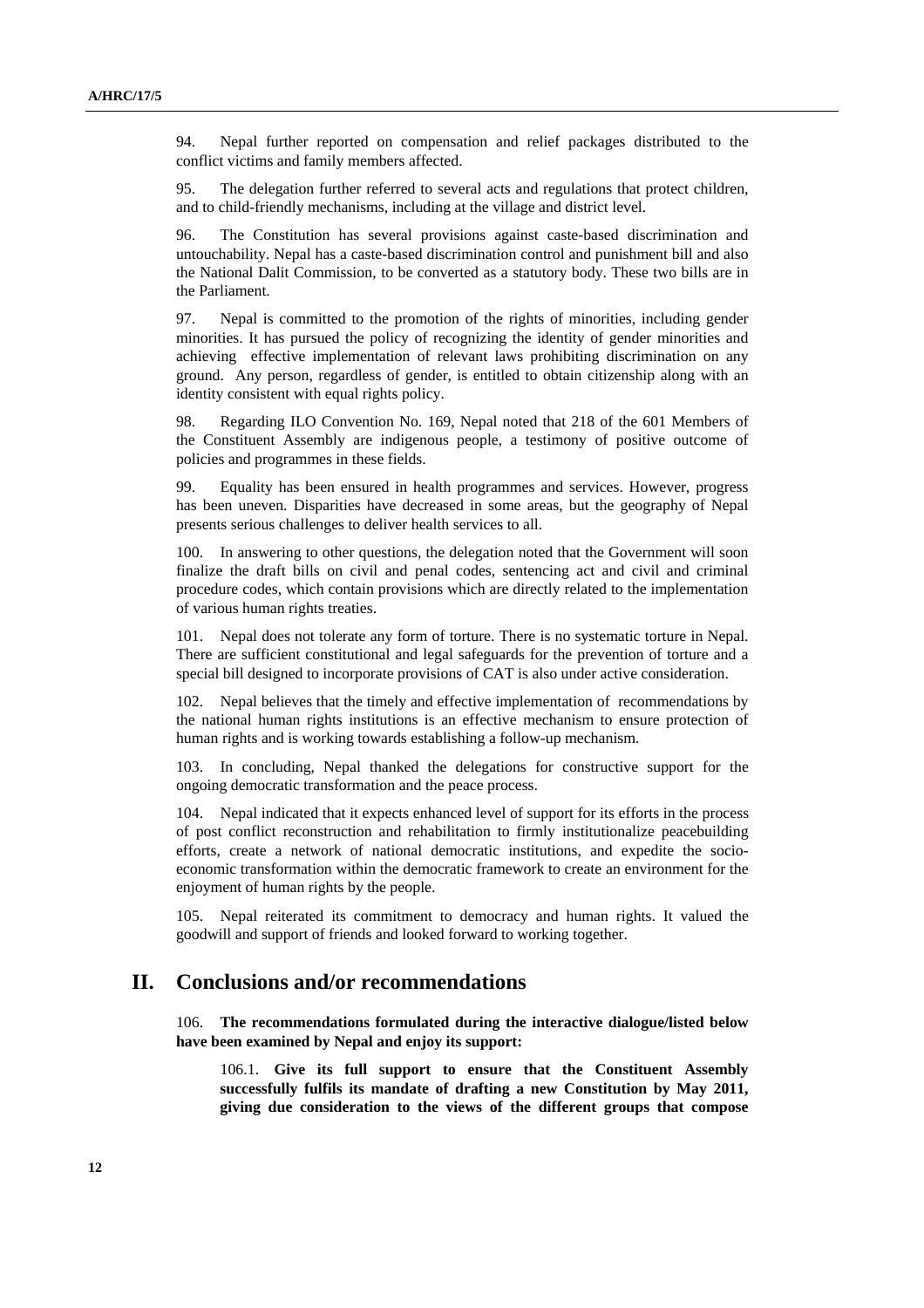**Nepalese society (Republic of Korea); ensure full participation of ethnic groups and castes in the Constitution-making process, in particular in the Constituent Assembly (Poland); Accelerate steps towards framing a new Constitution (Egypt); frame a new Constitution and undertake a democratic, inclusive and progressive State restructuring (China); complete the new Constitution on time and take into account that peaceful coexistence requires that the right to freedom of religion for all citizens be clearly included and formulated according to international standards (Holy See); ensure that the new Constitution fully guarantees the right to freedom of religion or belief and the right to equality and non-discrimination in line with international standards (Italy);** 

106.2. **Ensure that the new Constitution being formulated and its national legislation is in line with international human rights instruments acceded to by Nepal (France); continue the process of bringing its national legislation in line with international standards (Azerbaijan); review its legal framework to provide for a better protection and promotion of women's rights (Slovakia);** 

106.3. **In the framework of the reform of the penal code and the penal procedure code, conform to the totality of the provisions of the Convention against Torture (Switzerland); criminalize torture (Denmark); enact specific legislation in domestic law to criminalize the offence of torture which is fully compliant with the requirements of the Convention against Torture (United Kingdom); criminalize torture and enforced disappearances in line with international standards (Slovenia);** 

106.4. **Introduce comprehensive legislation and more stringent enforcement of existing laws in the areas of domestic violence towards women and human trafficking (Indonesia);** 

106.5. **Enact legislation to ensure members of the lesbian, gay bisexual, transgender and intersex (LGBTI) community citizenship rights, consistent with the equal rights enumerated in the Nepali Supreme Court's 2008 decision (United States of America);** 

106.6. **Consolidate the national human rights infrastructure (Egypt);** 

106.7. **Strengthen the National Human Rights Commission (NHRC) to enable it to maintain its A-status accreditation (India);** 

106.8. **Continue promoting the work of the National Commissions for Women and for Dalit, through the reinforcement of resources that allows them to work in an efficient manner (Bolivia);** 

106.9. **Strengthen the resources allocated to the implementation of the adopted National Action Plan for children for the period 2005-2015 (Algeria); Allocate sufficient resources for the effective implementation of the National Plan of Action for Children (Slovakia);** 

106.10. **Continue to seek capacity building and technical assistance in order to pursue its plans for development and promotion of human rights (Philippines); implement effectively the Human Rights Action Plan and other national action plans, including on the elimination of discrimination against women and on the rights of persons with disabilities (China); fully implement its National Plan of Action for human rights and its plans of actions to implement various human rights conventions and treaties (Russian Federation);**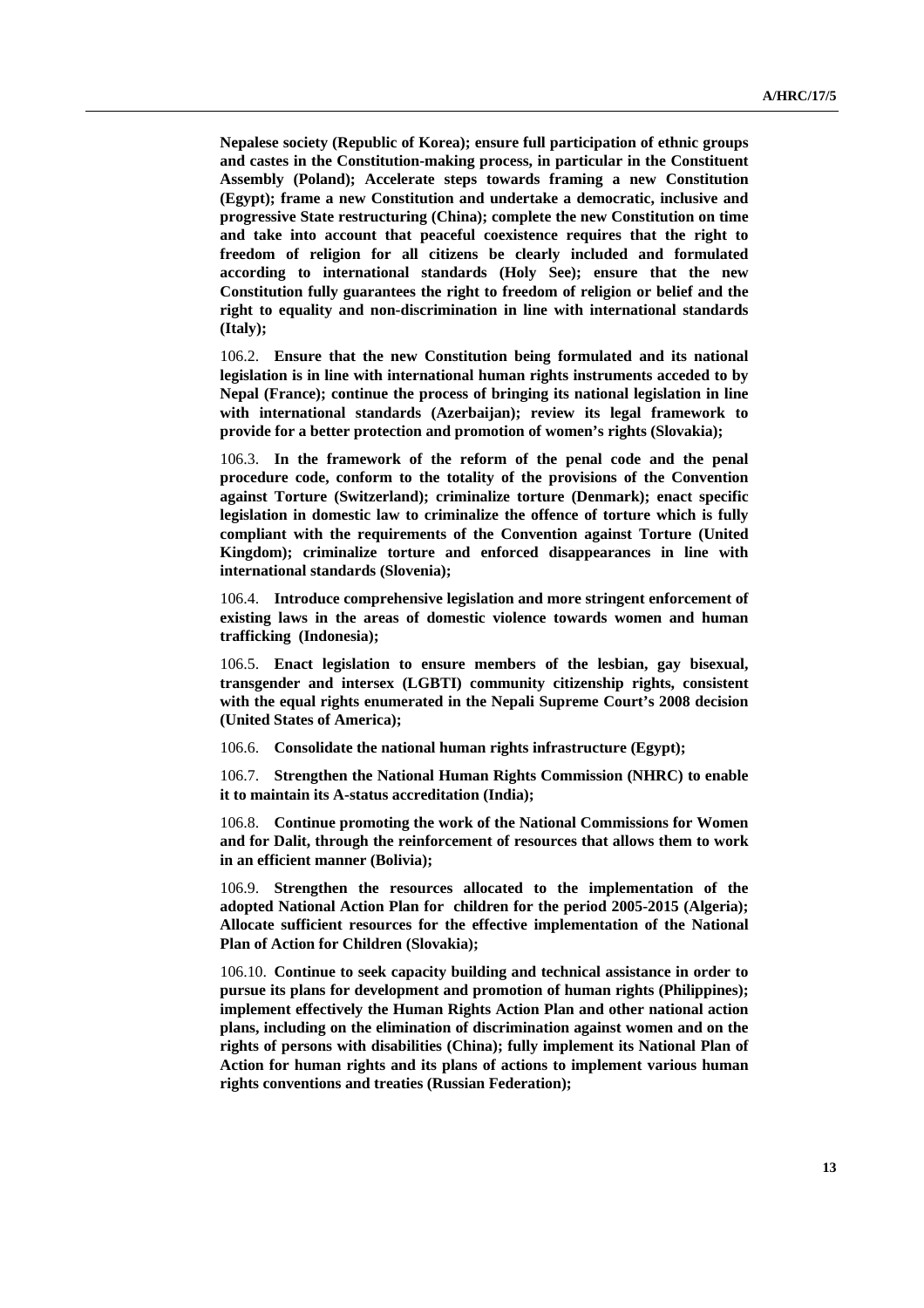106.11. **Continue with its efforts to further accelerate its holistic and multifaceted approach to promoting and protecting human rights and freedoms (Sri Lanka);** 

106.12. **Continue its work on strengthening human rights in all areas in terms of programmes and policies and ensure human rights education's inclusion in school programmes throughout the country (Saudi Arabia);** 

106.13. **Design and implement programmes to ensure the respect for and protection of the rights of women and children, in particular the rehabilitation of women, children and families affected by conflict (Egypt);** 

106.14. **Further enhance measures aimed at protecting the human rights of children, women and other vulnerable groups (Philippines);** 

106.15. **Share experiences and good practices with other countries in areas of development and protection of human rights (Lao People's Democratic Republic);** 

106.16. **Consolidate all positive realizations achieved during the period of political transformation, especially in the human rights field (Viet Nam);** 

106.17. **Raise, through education, the level of awareness and knowledge about human rights of the population, with a focus on the most vulnerable social groups, to ensure their full enjoyment of all human rights, in particular economic and social rights (Viet Nam);** 

106.18. **Give priority to a successful conclusion of the peace process with every effort made to centre it on human rights as a sure foundation for the future of the country (Holy See); see to enhance international cooperation to address the lack of human capacity and financial resources in the peace process and postconflict reconstruction (Viet Nam); seek support of the international community in Nepal's efforts to firmly institutionalize peace building efforts (Pakistan); continue its national reconciliation efforts (Singapore); continue efforts in ending the political instability in the country (Bhutan); continue to strengthen the democratic experience that it has embarked upon (Yemen);** 

106.19. **Make further efforts to implement the recommendations of various treaty bodies (Japan);** 

106.20. **Continue to cooperate with the United Nations and other international organizations to strengthen human rights in Nepal (Lao People's Democratic Republic);** 

106.21. **Make further efforts to overcome the difficult issue of discrimination on the grounds of religion, gender, race or otherwise (Japan); continue its efforts to end discrimination on the grounds of religion, race or gender in law and practice (Pakistan); continue its efforts to overcome discrimination and social exclusion on the basis of gender, caste, class, ethnic group, disability or geographic situation, in order to ensure the respect of civil, political, economic, social and cultural rights (Argentina);** 

106.22. **Continue its efforts to ensure gender equality (Singapore); continue its efforts for the promotion and protection of human rights and to continue to promote the role of women in society in order to guarantee quality life for its citizens as planned on viability, development, protection and participation (Palestine);**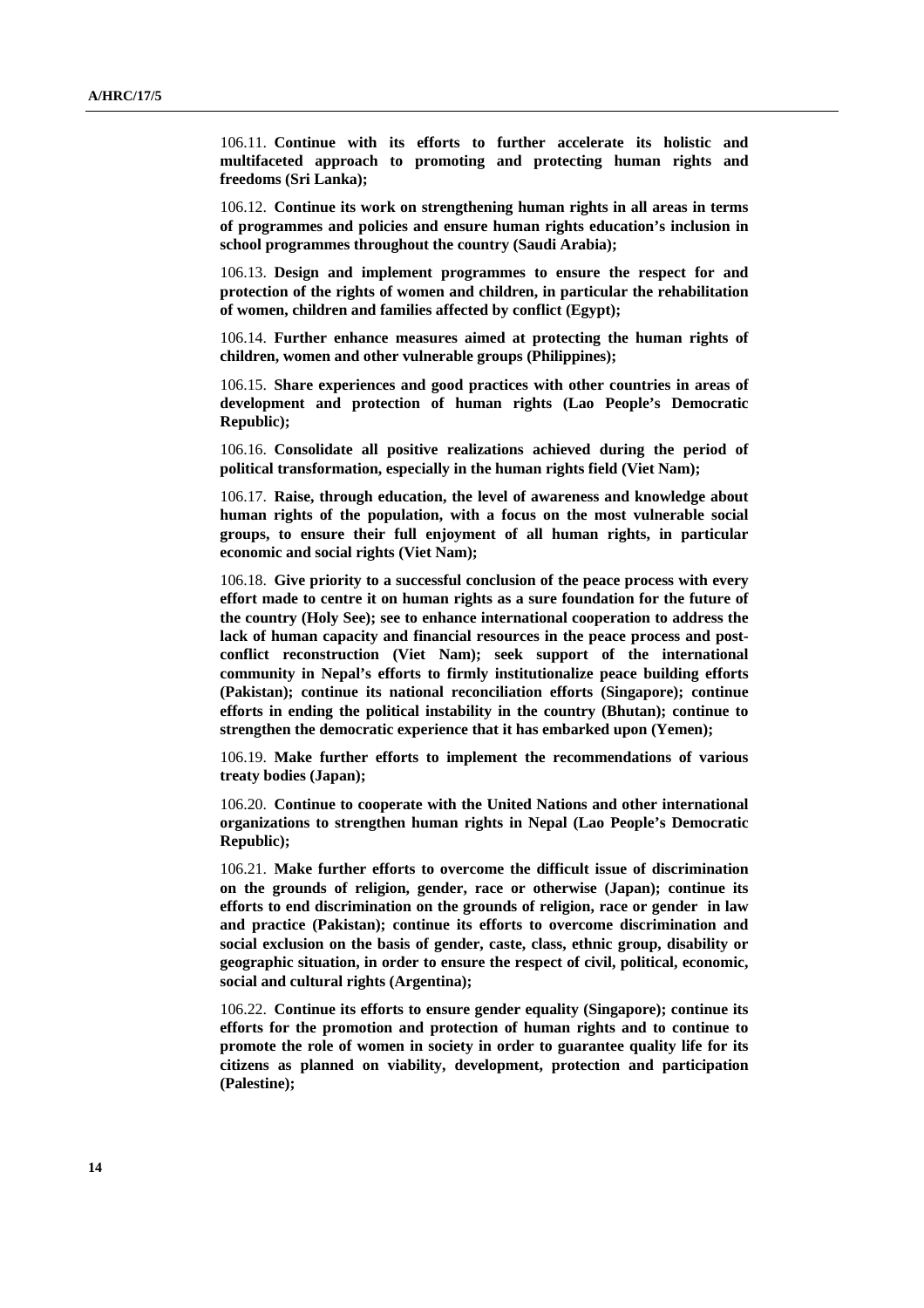106.23. **Take steps to ensure non-discrimination based on sexual orientation and gender identity including in the proposed civil and criminal laws (New Zealand); implement fully the Supreme Court decision regarding sexual and gender minorities (Norway);** 

106.24. **Eliminate all forms of discrimination and pass the bill on caste-based discrimination and untouchability (Denmark); continue realizing the necessary efforts to eradicate all forms of discrimination, through the implementation of commitments it undertook with CERD (Bolivia); while appreciating the fact that the Government's priorities include combating caste-based discrimination, ensure that the policy is fully implemented also by the local authorities in rural and remote areas (Czech Republic);** 

106.25. **Promptly implement all recommendations put forward by the National Human Rights Commission regarding prosecutions and/or departmental actions against alleged human rights violators (Canada);** 

106.26. **Take concrete steps to ensure the security of human rights defenders, including journalists (Czech Republic);** 

106.27. **Ensure that all Maoist army personnel disqualified as minors have unhindered access to the rehabilitation packages and ensure that children are not exposed to or forced to participate in violent activities by political parties (Austria);** 

106.28. **Adopt effective measures to guarantee the protection of victims of gender violence, duly investigate allegations and ensure that those responsible be prosecuted and sanctioned (Spain);** 

106.29. **Continue putting forward intensive efforts in order to eliminate violence against women and boost their participation in political and administrative decision-making (Azerbaijan);** 

106.30. **Strengthen its measures to eradicate child abuse, sexual exploitation of children (Azerbaijan);** 

106.31. **Strengthen the implementation of its Human Trafficking and Transportation (Control) Act 2007 and its Regulation 2008 (Bhutan); further strengthen law enforcement and the judicial system in the efforts to address impunity, prevent domestic violence, and to protect women and children from trafficking as well as physical and sexual exploitation (Malaysia); combat human trafficking and forced prostitution in particular of children (Germany); fight trafficking in persons, prosecute perpetrators and provide protection and compensation to victims (Netherlands);** 

106.32. **Strengthen implementation of its Child Labour (Protection and Regulation ) Act 1999 (Bhutan);** 

106.33. **Establish accountability for conflict-era human rights abuses through the formation of the Truth and Reconciliation Commission and Disappearance Commission, as agreed to in the Comprehensive Peace Agreement (United States of America);** 

106.34. **Establish the Truth and Reconciliation Commission and the Commission of Inquiry on Disappearances as stipulated in the 2006 Comprehensive Peace Agreement (Australia); ensure that the Truth and Reconciliation Commission, as well as to the Commission on Disappearances be operational within the briefest delay and that there be no amnesty for grave violations of human rights (Switzerland); accelerate the process of establishing**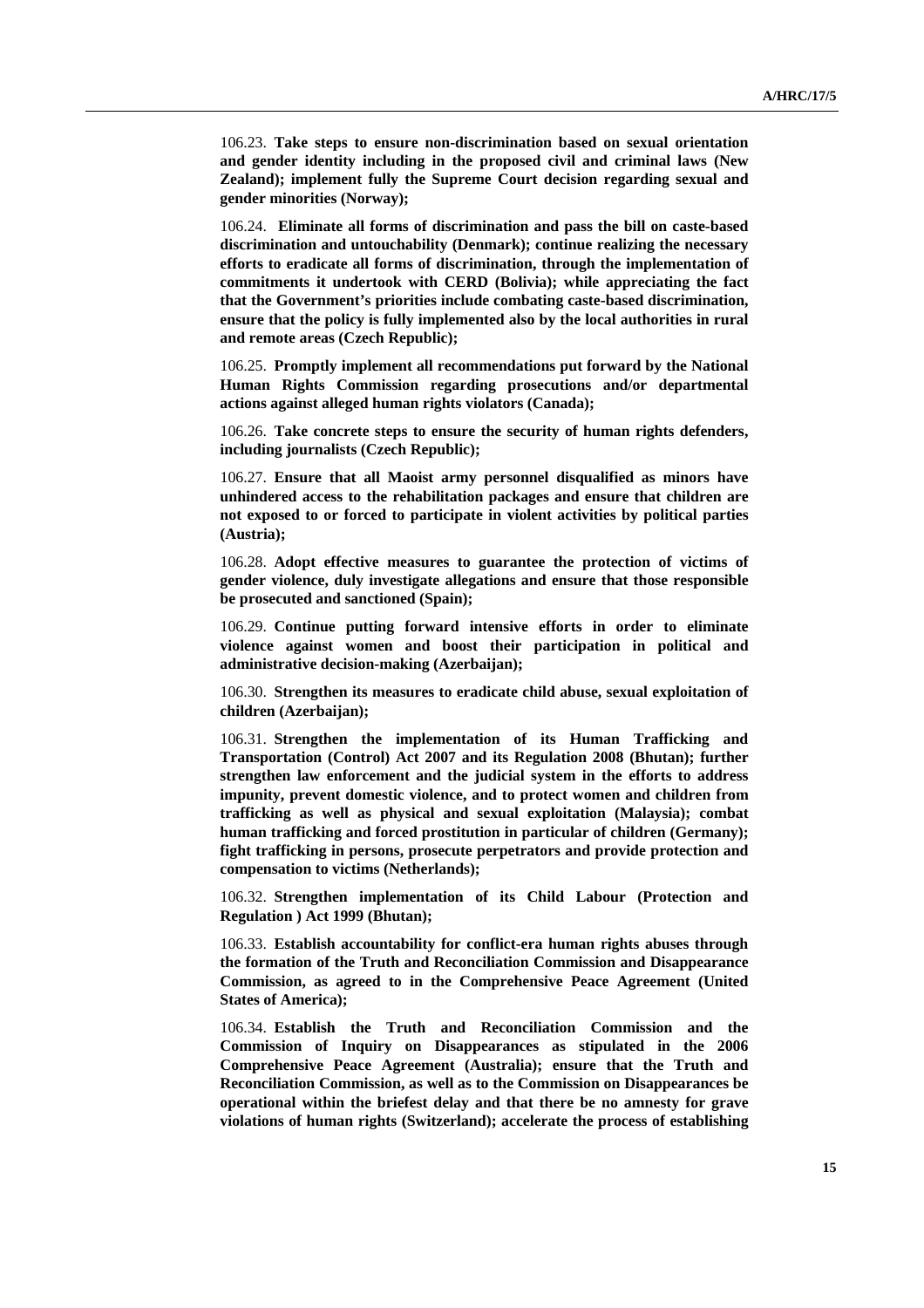**a Truth and Reconciliation Commission (Republic of Korea); establish an independent Truth and Reconciliation Commission and take immediate action to account for the missing and ensure reparations to victims, including family members of the disappeared (Sweden); take necessary steps to set up the Truth and Reconciliation Commission and the Commission on the Inquiry on Disappearances since the failure to act on human rights abuses undermines respect for the rule of law (Czech Republic); establish without further delay the Truth and Reconciliation Commission and Disappearances Commission and ensure their independence from political interference (Denmark); set up a Truth and Reconciliation Commission and a Commission of Inquiry on Disappearances which are fully in accordance with international standards (Netherlands);** 

106.35. **Ensure that the perpetrators of human rights violations, both past and present, are brought to justice in proceedings which meet international standards of fairness (Sweden);** 

106.36. **Continue its efforts in order to clarify the crimes perpetrated during the armed conflict, in particular regarding enforced disappearances and extrajudicial killings and prosecute those responsible (Argentina);** 

106.37. **Seek to remove the obstacles faced by victims trying to access justice (Republic of Korea);** 

106.38. **Ensure that all decisions from the judiciary, regarding those presumed responsible for serious human rights violations during and after the conflict, are fully respected by all concerned institutional actors, particularly by the army and the police forces (France); tackle impunity by investigating and prosecuting human rights violations and abuses committed by State and non-State actors during and since the conflict, implementing court orders including on the Nepal Army, and ending political interference (United Kingdom);** 

106.39. **Implement measures to encourage women to undertake legal training and facilitate their entry into the judiciary (New Zealand);** 

106.40. **Protect its citizens from labour exploitation at home and abroad by providing improved regulation and oversight of workplace practices (United States of America);** 

106.41. **Intensify efforts in providing basic services to vulnerable or marginalized groups or communities particularly providing quality health and education services and creating more employment opportunities (Myanmar);** 

106.42. **Call on the international community to encourage the present stage of development in Nepal and provide the necessary assistance to strengthen Nepal's domestic capacity to address the challenges (Myanmar);** 

106.43. **Step up its efforts to reduce poverty, particularly rural poverty (Algeria); Reinforce its efforts in the area of the fight against poverty with a view to attaining the Millennium Development Goals and to request the necessary financial and technical assistance in this regard (Morocco); continue implementing the necessary economic measures to eradicate poverty, allowing all the Nepalese population a life with dignity (Bolivia);** 

106.44. **Continue its efforts to achieve equitable socio-economic development, address poverty alleviation through its overarching objective according to its current policies and Action Plans with the support by the international community in order to meet the targets of MDGs (Cambodia);**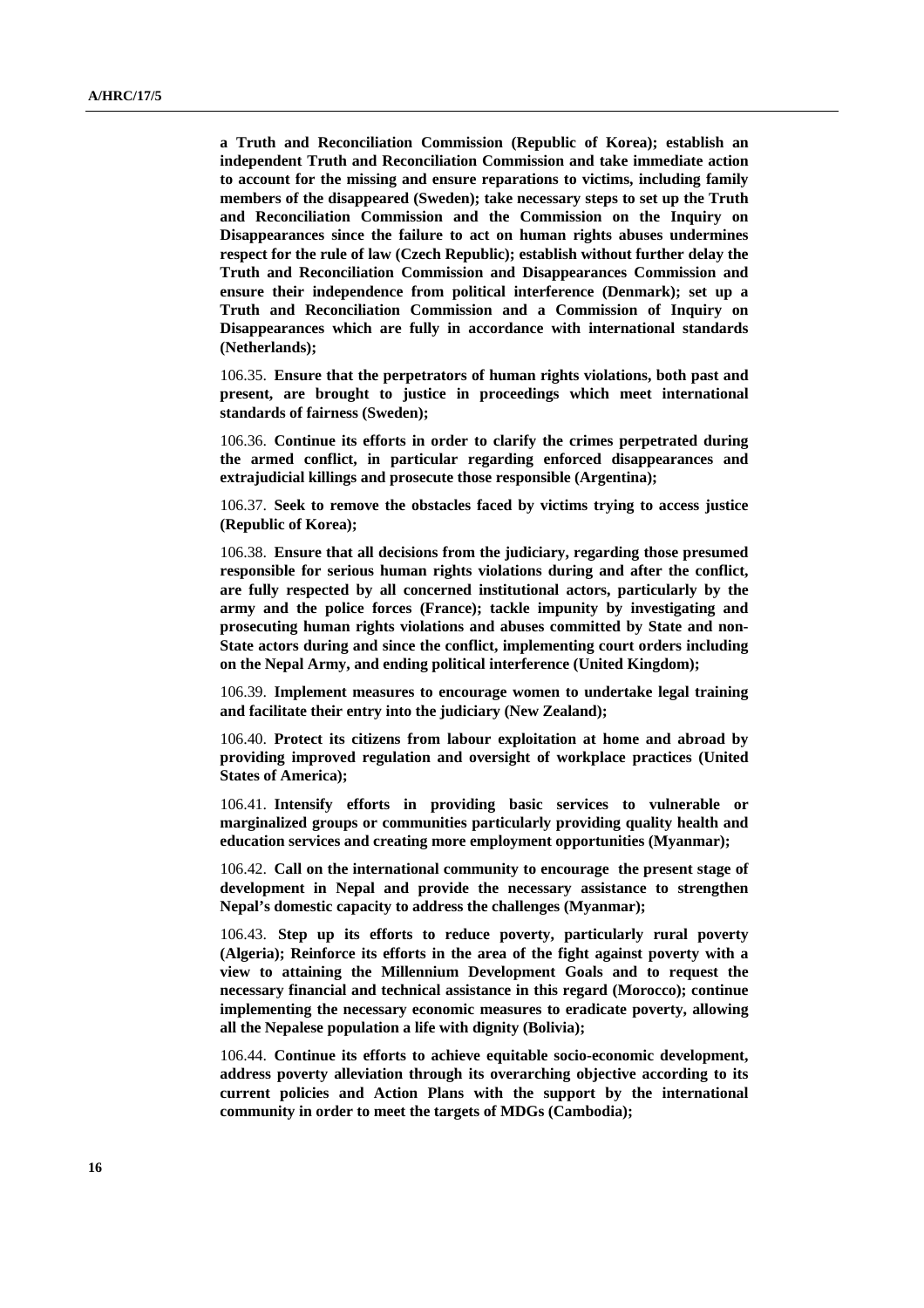106.45. **Continue pursuing socio-economic and political transformation process that will also imply the framing of a new constitution (Azerbaijan); continue applying the strategies and plans for socio-economic development of the country (Cuba); speed up its efforts to reduce poverty and unemployment in the country and seek broader international cooperation to deal with the threats posed by climate change (Azerbaijan); continue its efforts to combat poverty and ensure sustainable development (Russian Federation);** 

106.46. **Step up efforts to achieve the effective realization of economic, social and cultural rights for the marginalized and vulnerable groups by ensuring that they are provided with adequate access to food, health, education and fair employment (Malaysia); redouble efforts to promote and protect the rights of vulnerable groups such as children, women, people with disabilities and aged persons (Cuba);** 

106.47. **Continue its efforts, through the UNFCCC and other forums, to remind the international community, especially developed countries and other major emitting States, of their obligations to protect and promote human rights in Nepal by reducing greenhouse gas emissions to safe levels (Maldives);** 

106.48. **Continue taking appropriate measures to narrow the gap between the rich and the poor. The international community must also rise to the occasion and help Nepal in its efforts (Pakistan);** 

106.49. **Improve food safety of vulnerable groups, particularly indigenous people, former bonded labourers, Dalits, Muslims, persons with disabilities and those who are infected with HIV/AIDs (Hungary);** 

106.50. **Expand its School Feeding Programmes and use locally sourced food (Brazil);** 

106.51. **Continue pursuing and enhancing housing programmes, which appear to have yielded good results (Singapore);** 

106.52. **Continue efforts to ensure that primary education becomes free and compulsory for all children (Norway); continue applying programmes and measures for the enjoyment of the right to education and the right to health (Cuba);** 

106.53. **Ensure that all girls, Dalit children and children belonging to ethnic minorities have equal access to quality education (Finland);** 

106.54. **Reach out to parents and parents' groups to promote equal access to education and participation in local institutions for their children, and to encourage parents to appreciate the value of education and benefits of participation (Finland);** 

106.55. **Put in place a follow-up mechanism with a view to ensuring the return, registering, readaptation and reinsertion of internally displaced peoples, in all security and dignity (Republic of Moldova); establish a monitoring system to ensure the return, rehabilitation and reintegration of internally displaced persons (Austria);** 

106.56. **Undertake a participatory process in the implementation of the UPR recommendations (Norway).** 

107. **The following recommendations enjoy the support of Nepal which considers that they are already implemented or in the process of implementation:**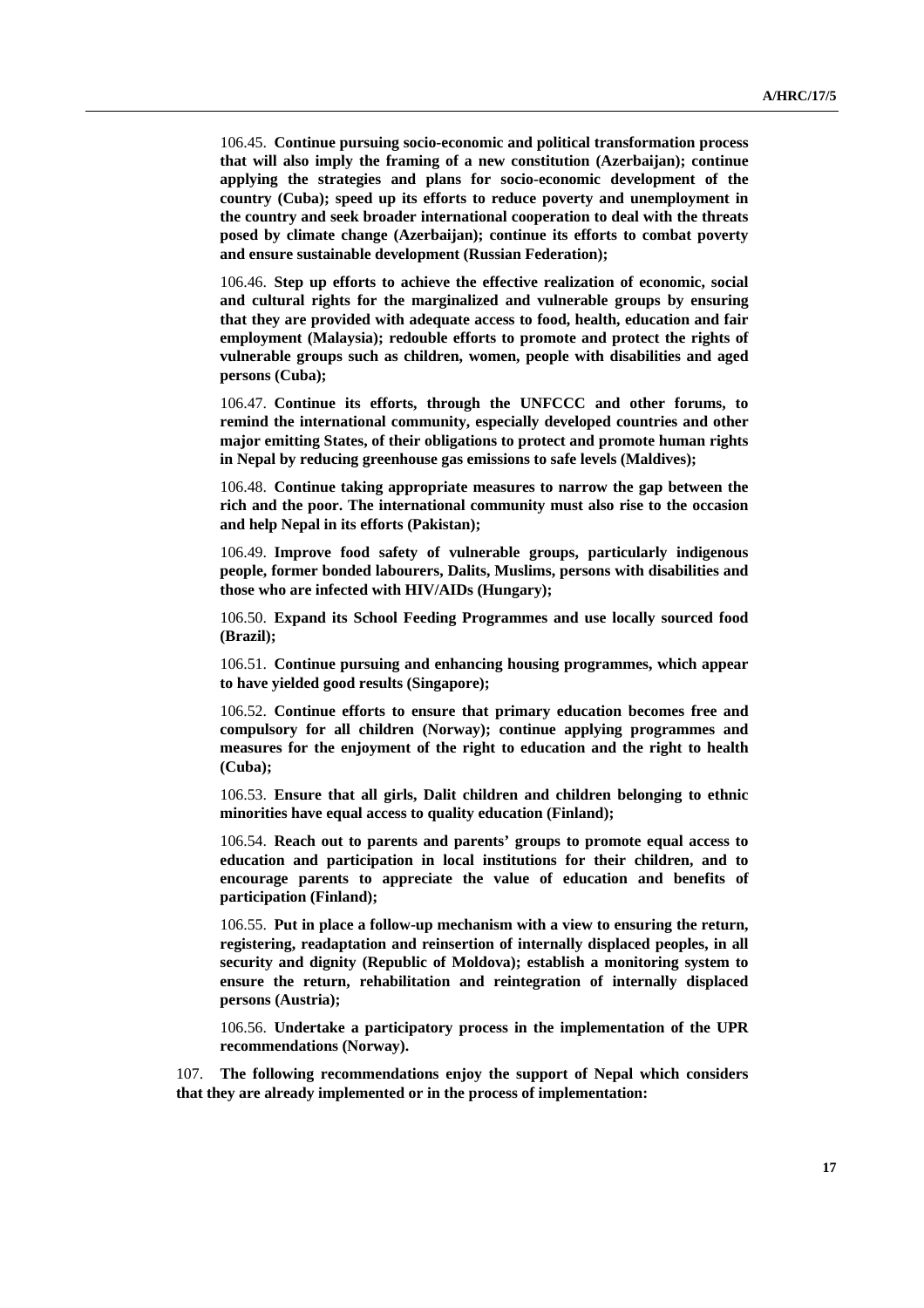107.1. **Ratify the Optional Protocol to CRC on the involvement of children in armed conflict (Austria);** 

107.2. **Undertake legal and administrative efforts to end torture and related impunity (Germany);** 

107.3. **Review legislation, and amend it where necessary, to remove provisions which allow Government and military personnel to act with impunity (New Zealand);** 

107.4. **Do all that is necessary to accelerate the drawing up of the various legal texts to reaffirm and reinforce the equality between all ethnic, cultural and linguistic components of Nepali society (Algeria);** 

107.5. **Restore the independence and mandate of the NHRC in line with the Paris Principles (Canada); ensure that the NHRC functions in line with the Paris Principles (France); provide the NHRC with adequate funding and autonomy to ensure that the Commission can properly fulfil its mandate (Republic of Korea); take all necessary measures for the capacity building of the NHRC, the respect of its independence and autonomy as well as the implementation of its recommendations (France); strengthen the role of the NHRC as an independent institution and follow-up on its recommendations (Norway);** 

107.6. **Provide the National Dalit Commission and the National Women's Commission with sufficient resources to effectively realize their mandate (Slovenia);** 

107.7. **Design programmes for the implementation of its human rights action plan (Egypt);** 

107.8. **Develop a National Action Plan on ending violence against women and children (Australia);** 

107.9. **Cooperate closely with the United Nations, in particular with the local Office of the High Commissioner for Human Rights (France);** 

107.10. **Take prompt and effective measures to safeguard the equal enjoyment of human rights by all, and to combat discrimination in all its forms (Sweden);** 

107.11. **Take the necessary legal and policy measures to end discrimination, including of women, children and Dalits (Netherlands);** 

107.12. **Criminalize discrimination based on caste, gender, religion, ethnicity, political belief or disabilities (Germany);** 

107.13. **Initiate legislative measures to effectively address and eradicate longstanding discrimination, including "untouchability" (Austria);** 

107.14. **Conduct thorough and impartial investigation into allegations that the police or any person of the justice system has taken part in discriminatory actions (Sweden);** 

107.15. **Take necessary measures for the prevention of such deeds as reported warrantless arrests, torture, extrajudicial killings and other misconduct and ensure swift and fair investigations on alleged misconduct by law enforcement authorities (Japan); investigate all cases of ill treatment and abuse, such as enforced disappearances, cases of torture, arrests without warrants and extrajudicial killings by the police as well as the national army and ensure the delivery of justice regarding these serious human rights violations (Hungary);**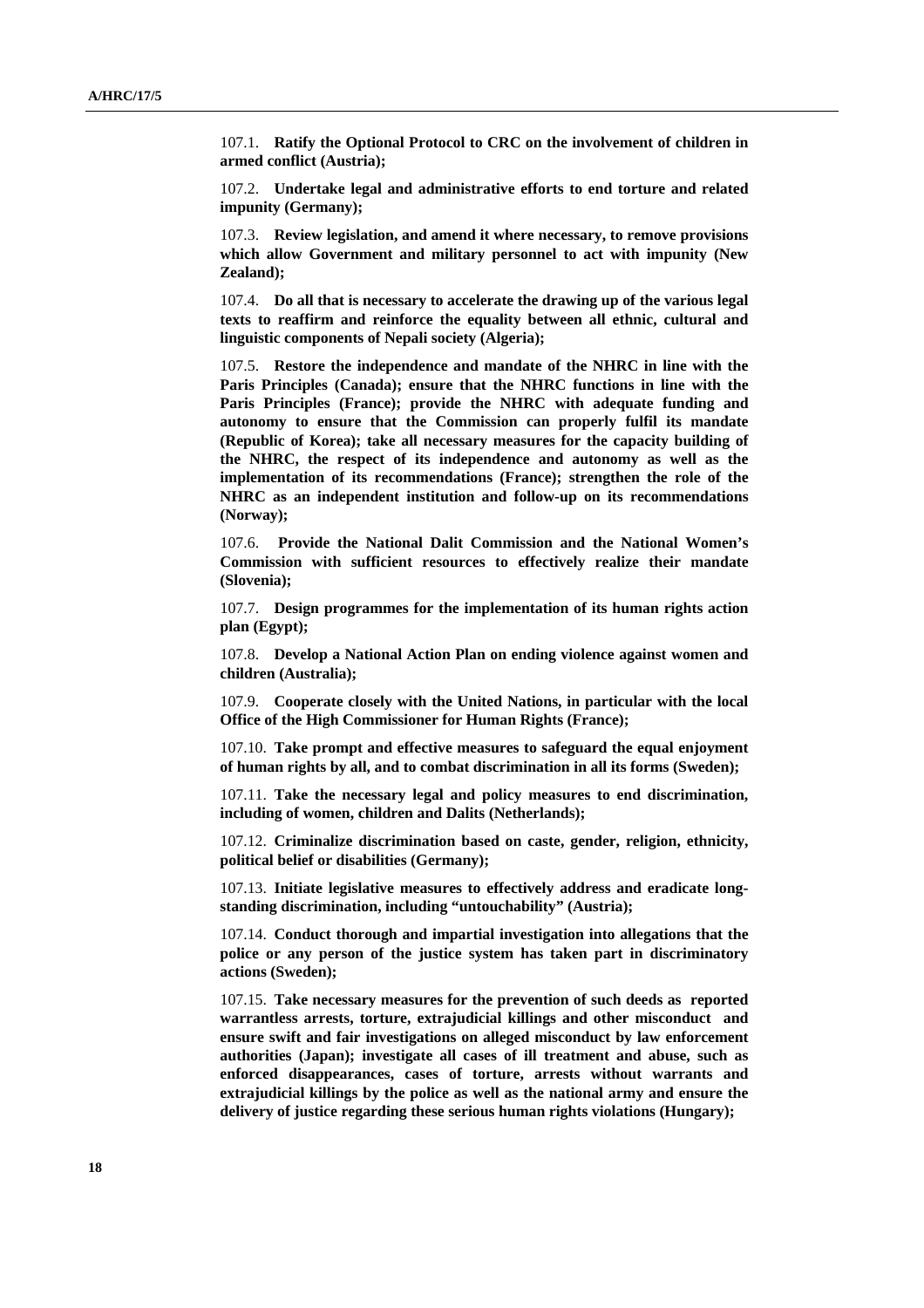107.16. **Take effective measures to prevent possible acts of mistreatment (Turkey);** 

107.17. **Conduct thorough and impartial investigation into allegations of torture and physical abuse, and to bring to justice anyone suspected of having participated in arbitrary arrests or having committed excessive use of force, torture and other human rights violations (Sweden); take effective measures to prevent acts of torture and ensure that allegations of torture are promptly and impartially investigated and prosecuted (Austria);** 

107.18. **Ensure that any form of violence against children and child recruitment becomes punishable under domestic law (Hungary); intensify efforts for the effective and rapid social and educational reintegration of child soldiers who remain in military camps (Spain);** 

107.19. **Establish State structures for the supervision, prevention, rescue and rehabilitation in the cases of child labour and mendacity and ensure that those responsible be prosecuted and sanctioned (Spain);** 

107.20. **Abolish all forms of child labour, including bonded labor and take measures to ensure that no person under 18 years of age is allowed to perform hazardous work, in accordance with the ILO Convention No. 138 (Poland);** 

107.21. **Create mechanisms to end the case backlog at all levels of the judicial system (United States of America);** 

107.22. **Ensure that the cases of violence against women and girls are duly investigated (Thailand);** 

107.23. **Take measures to guarantee effective access to justice and protection for women victims of gender based violence (Brazil);** 

107.24. **Create a system of accountability to investigate and prosecute human rights violators in Nepal's military and law enforcement agencies (United States of America);** 

107.25. **Ensure that the laws relating to the Truth and Reconciliation Commission, as well as to the Commission on Disappearances are in line with international standards (Switzerland);** 

107.26. **Develop the necessary tools to ensure education and human rights training, notably for law enforcement officials (Morocco); provide mandatory human rights training for its police force (New Zealand);** 

107.27. **Ensure that the right to freedom of assembly is guaranteed and remove all restrictions to peaceful protests (Canada);** 

107.28. **Take more effective measures to increase the involvement of the indigenous peoples, minorities and vulnerable groups in the civil service, law enforcement agencies and local authorities (Malaysia).** 

108. **The following recommendations will be examined by Nepal, which will provide responses in due time, but no later than the seventeenth session of the Human Rights Council in June 2011:** 

108.1. **Ratify the Rome Statute (Germany);** 

108.2. **Enact a Juvenile Justice Law compliant with international standards, to consolidate the legal framework surrounding the protection of the rights of children and to ensure the proper functioning of a juvenile justice system in the country (Maldives);**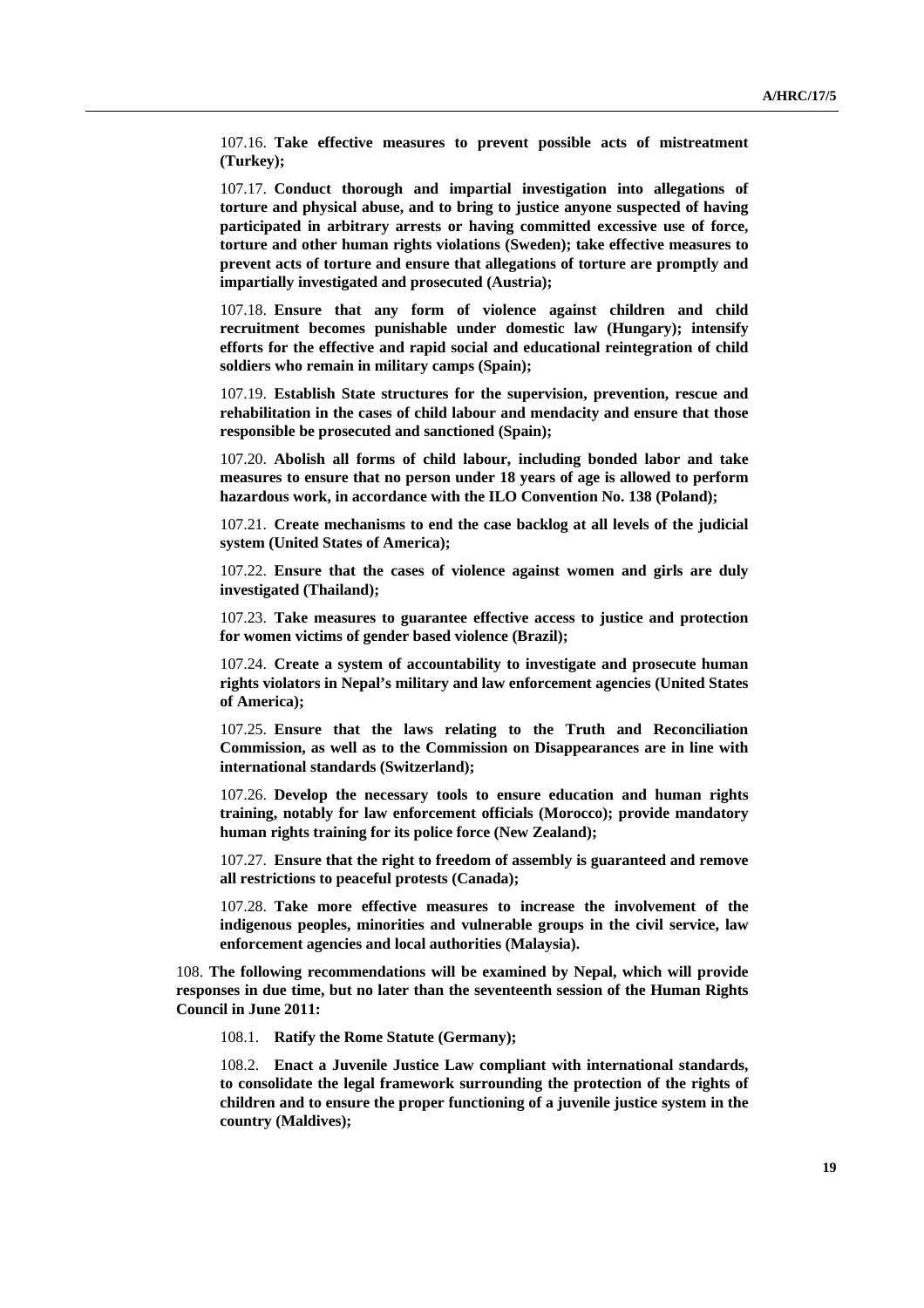108.3. **Prepare a specific plan to ensure that the Nepal Lands Act will in practice effectively promote equality (Finland);** 

108.4. **Expedite the endorsement of long-awaited child policy legislation, including the Child Rights Act, Education Regulation, Child Protection Policy, and minimum standards for child-care homes, and take the necessary steps to ensure their full implementation (Canada);** 

108.5. **Work with OHCHR to develop a common core document which, in conjunction with treaty-specific lists of issues, will help streamline treaty reporting, in order to help overcome the burden of treaty reporting (Maldives);** 

108.6. **Extend a standing invitation to all special procedures (Spain);** 

108.7. **Extend a standing invitation to United Nations special procedures (Chile);** 

108.8. **Strengthen its cooperation with human rights special procedures and consider issuing a standing invitation (Brazil);** 

108.9. **Extend a standing invitation to United Nations human rights special procedures so that they can visit the country and assist the Government with its human rights reforms (Maldives);** 

108.10. **Take further steps to eliminate discrimination against vulnerable or marginalized groups, including on the basis of gender or caste, by enacting laws to criminalize all forms of discrimination (UK);** 

108.11. **Review and adopt relevant legislation and policies, including bills related to caste-based discrimination, the Women's Commission, the Dalit Commission, the rights of indigenous peoples and the rights of the child, to ensure full compliance with international human rights standards (Norway);** 

108.12. **That cases of caste-based discriminations be reported, investigated, perpetrators prosecuted and victims of such violence are compensated (Czech Republic);** 

108.13. **Implement measures to ensure that persons with disabilities are enabled to participate in job training, vocational training, literacy and numeracy programmes and set concrete targets measurable within one year to this effect, in consultation with persons with disabilities and their representative organizations (New Zealand);** 

108.14. **Ensure, without any discrimination, the rights of people with disabilities and others belonging to vulnerable groups, such as women and children (Chile);** 

108.15. **Introduce an independent complaints mechanism on the conduct of security forces and establish a Nepal Police Service Commission (Australia);** 

108.16. **Establish a Police Service Commission responsible for appointments, promotions and transfers (Denmark);** 

108.17. **Take the necessary measures to ensure the protection of all people from enforced disappearance and following the request of the High Commissioner for Human Rights, establish a special inquiry team, enjoying enough independence, to investigate the allegations of extrajudicial executions (Republic of Moldova);**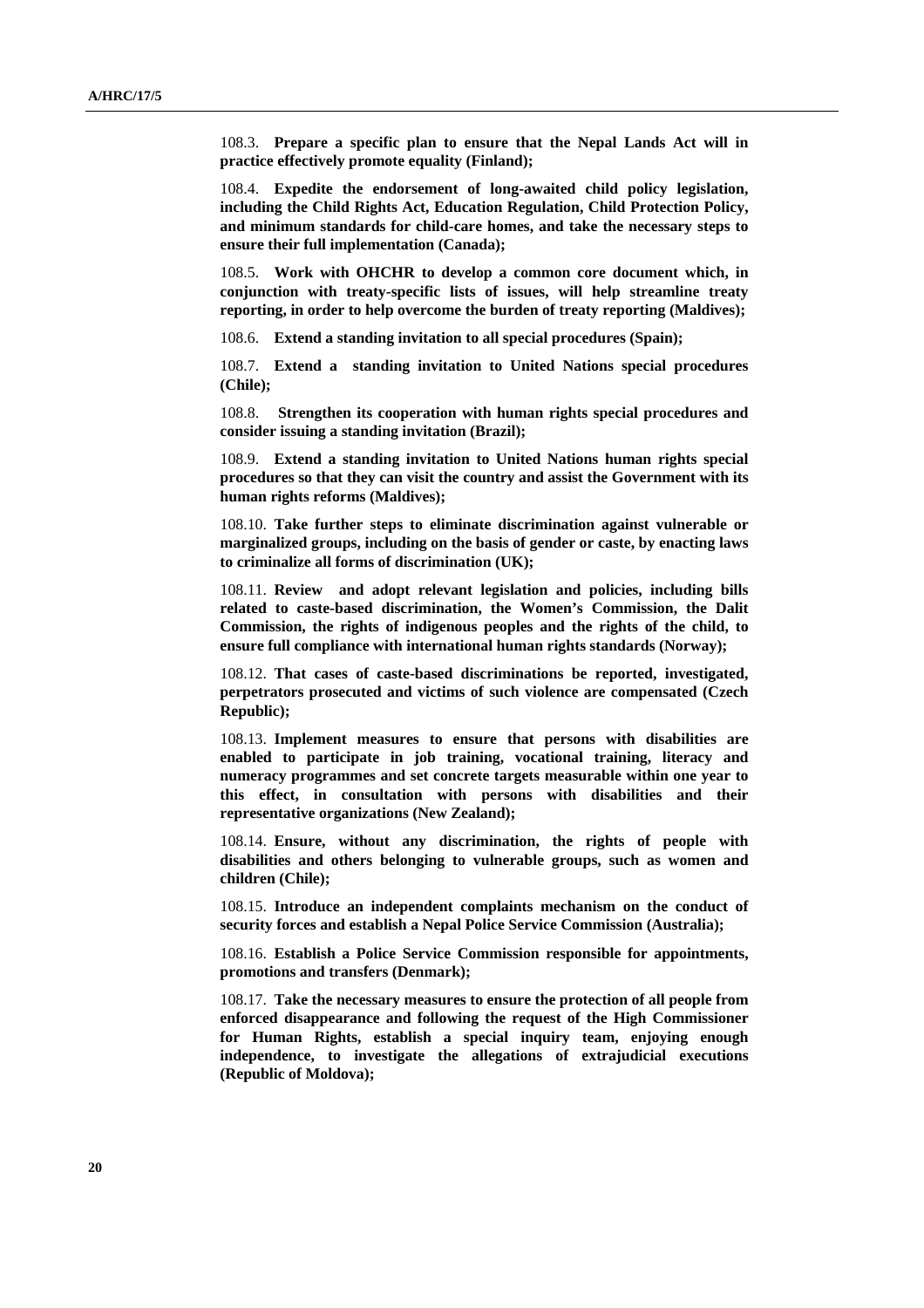108.18. **Investigate credible allegations of extrajudicial killings and introduce an independent complaint mechanism on the conduct of the security forces (Denmark);** 

108.19. **Impartially investigate all allegations of extra-judicial killings and arbitrary executions, to prosecute those responsible, and accept the requests for a visit by the Special Rapporteur on extrajudicial, summary or arbitrary execution, and the Working Group on Enforced or Involuntary Disappearances (Italy);** 

108.20. **Regarding human trafficking and violence against women and children, take further legislative steps, where necessary, and accelerate efforts for their effective implementation (Japan);** 

108.21. **Develop a comprehensive legal framework to protect children from trafficking (Austria);** 

108.22. **Undertake investigations in cases where there are credible allegations of human rights violations, implement court orders and establish transitional justice mechanisms(Norway);** 

108.23. **Effectively investigate violations against human rights defenders, including journalists and women rights activists and bring to justice those responsible for such violations (Norway);** 

108.24. **Start the investigation of all outstanding allegations of human rights violations committed during or after the conflict and to bring perpetrators to justice in proceedings which meet international standards (Netherlands);** 

108.25. **Intensify the efforts in the investigation of pending allegations of serious human rights and international humanitarian law violations by all parties in the armed conflict (Spain);** 

108.26. **Implement the decision of the Supreme Court of 2007 that requires the State to criminalize enforced disappearances and sign and ratify the CED (France);** 

108.27. **Take all necessary measures to put an end to acts of intimidation and violence committed against journalists and human rights defenders (France);** 

108.28. **Protect human rights defenders and journalists by promptly investigating complaints of harassment and holding perpetrators accountable (United States of America);** 

108.29. **Strengthen the rule of law by establishing an independent complaints commission capable of investigating and prosecuting complaints against the security forces and a police service commission responsible for police recruitment, transfers and promotion (United Kingdom);** 

108.30. **Investigate and prosecute those who committed human rights violations on both sides of the conflict (New Zealand);** 

108.31. **Formulate effective strategies and programmes in order to provide employment and income-generating opportunities for the population, in particular, the rural population, Dalits and ethnic minorities (Malaysia);** 

108.32. **Ensure that the new labour legislation includes provisions prohibiting discrimination both in the employment and the recruitment procedures, as set out in ILO Convention No. 111 (Poland);**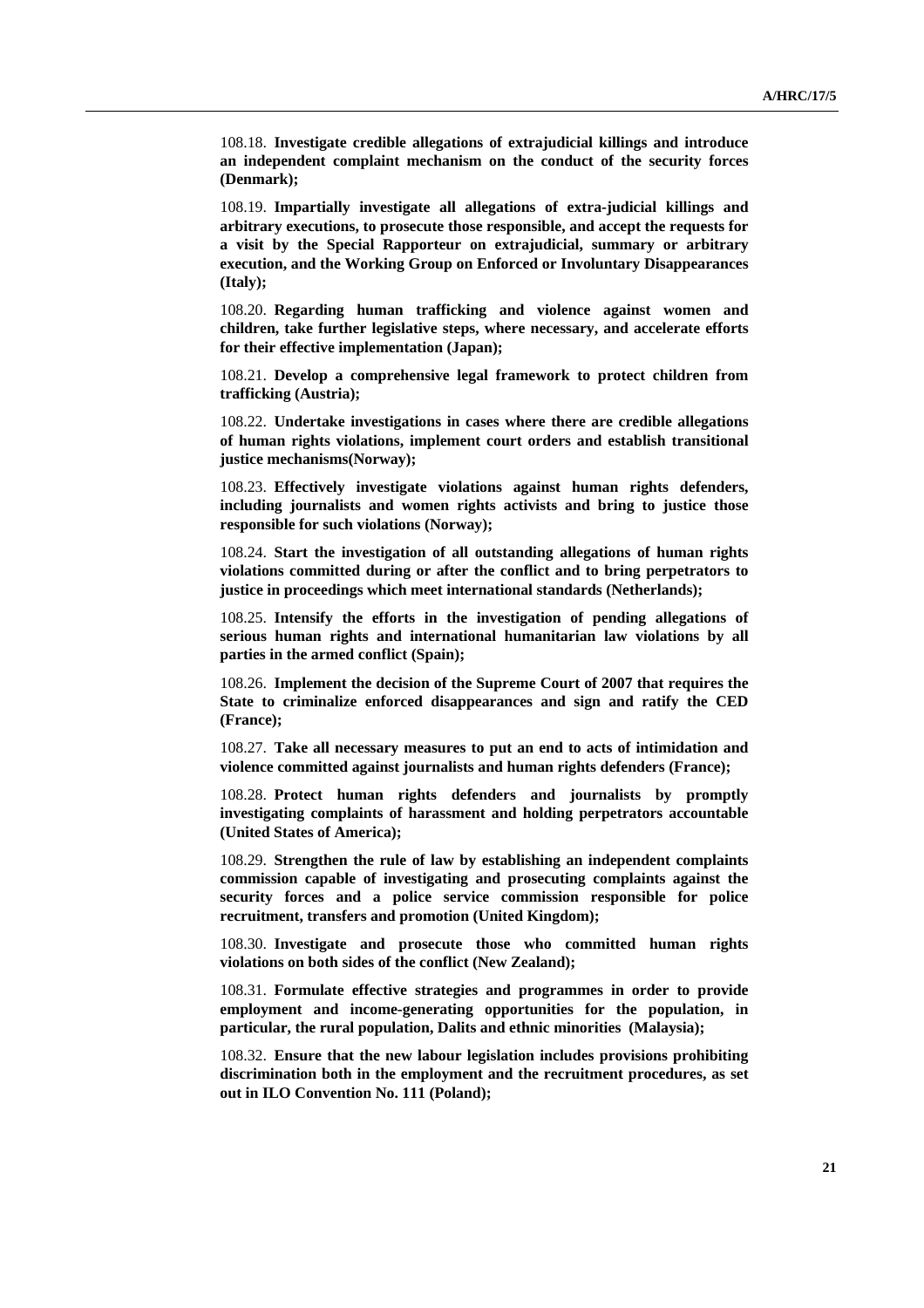108.33. **Ensure that education is free and compulsory, with special focus on the enrolment of girls in schools (Turkey);** 

108.34. **Continue pursuing appropriate, efficient, inclusive educational policies to provide for free and compulsory education to all segments of its society, including marginalized, disadvantaged - and thus most vulnerable - groups (Slovakia);** 

108.35. **Pay special attention to helping Dalit children, girls, and children belonging to ethnic minorities to complete their education cycle, and to ensure their employment opportunities after education in order to enable them to claim their rights and work as agents of change for their communities (Finland);** 

108.36. **Ensure that children of internally displaced persons, refugees, asylumseekers and their families enjoy the right to health, education and birth registration without discrimination (Thailand).** 

109. **The recommendations below did not enjoy the support of Nepal:** 

109.1. **Ratify the Optional Protocol to the Convention against Torture (OP-CAT) (Switzerland);Accede to and implement OP-CAT (New Zealand);** 

109.2. **Ratify the pending principle international human rights treaties, such as the Rome Statute, the International Convention for the Protection of All Persons from Enforced Disappearance (CED) and OP-CAT (Chile);** 

109.3. **Become a party to OP-CAT (Maldives) and designate a national preventive mechanism, to safeguard the rights of detainees and to prevent any acts of torture (Maldives);** 

109.4. **Sign and ratify the Optional Protocol of the Covenant on Economic, Social and Cultural Rights and the OP-CAT as well as the CED (Spain);** 

109.5. **Consider the possibility of signing and ratifying CED (Argentina); ratify and implement the CED (Sweden);** 

109.6. **Sign and ratify the Palermo Protocol (Austria);** 

109.7. **Accede to the Convention relating to the Status of Refugees, as well as its Protocol and take all necessary measures so the fundamental rights of refugees residing in the country are protected (Switzerland); consider the possibility of acceding to the 1951 Convention relating to the Status of Refugees and its 1967 Protocol, in the spirit of the tradition in Nepal of hosting refugees (Algeria); reinforce its legal framework by adhering to the 1951 Convention relating to the Status of Refugees and its 1967 Protocol (Moldova); ratify the 1951 Convention relating to the Status of Refugees (Slovenia);Consider acceding to the Convention relating to the Status of Refugees (Netherlands); adopt national legislation pertaining to refugees that includes the rights of refugees and asylum seekers (Netherlands).** 

109.8. **Protect vulnerable refugee populations by allowing for registration of the refugee population in Nepal and by refraining from forcibly returning Tibetan asylum-seekers to China (United States of America).** 

109.9. **Promote other durable solutions than resettlement in third countries for the refugees in eastern Nepal in close cooperation with UNHCR and other relevant international organizations (Netherlands);**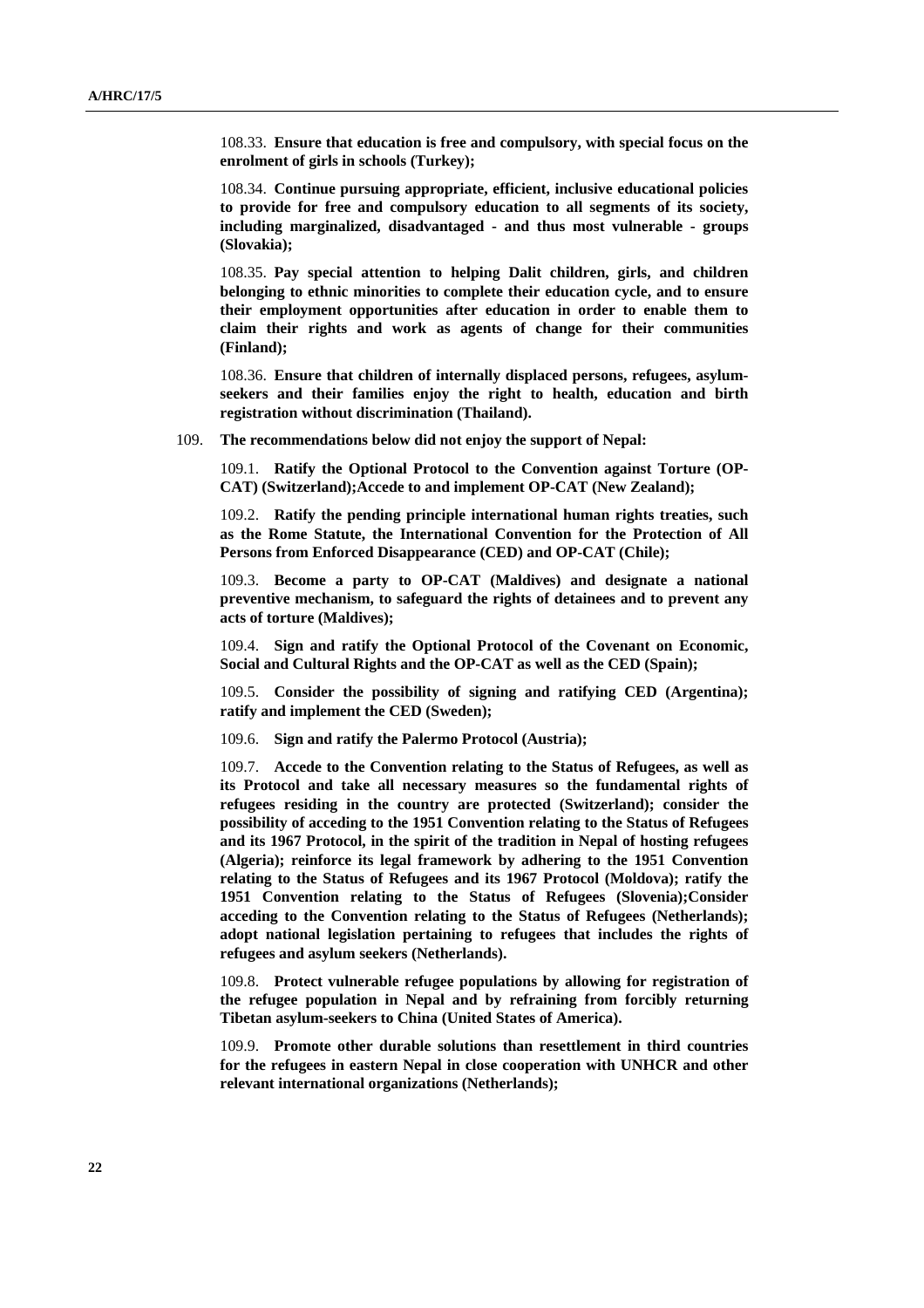109.10. **Become a party to some conventions to which it has yet to accede, including the Convention relating to the Status of Refugees, CED and the Rome Statute (Japan);** 

109.11. **Amend legislation to remove all provisions granting security forces or Government officials immunity from prosecution for criminal acts (Canada);** 

109.12. **Address cases of statelessness in the new Constitution's drafting process (Slovakia);** 

109.13. **Take effective measures promptly to uphold the total prohibition against torture, in accordance with its international obligations under the Convention against Torture and Other Cruel, Inhuman or Degrading Treatment or Punishment (CAT) and to sign OP-CAT (Sweden);** 

109.14. **Implement the recommendations contained in the 2010 OHCHR report on "Investigating allegations of extra-judicial killings in the Terai", inter alia***:* **(a) fully investigate all allegations of the use of extra-judicial killings in the context of the current Special Security Plan, as well as past and future security operations; (b) establish external oversight mechanisms, such as an independent police complaints commission or special investigative unit to investigate and prosecute crimes allegedly committed by State actors; (c) adopt measures to support and protect witnesses as well as victims and their family members (Czech Republic);** 

109.15. **Ensure that all acts of torture are offences under its criminal law and considering acceding to OP-CAT (Brazil).** 

110. **With regard to the recommendations in paragraphs 109.2 and 109. 10 above, Nepal indicated that it might consider acceding to the Rome Statute.** 

111. **With regard to the recommendation in paragraphs 109.3 above, Nepal indicated that a preventive mechanism already existed.** 

112. **With regard to the recommendation in paragraphs 109.8 above, Nepal indicated that there was no policy of forcibly returning the refugees.** 

113. **With regard to the recommendation in paragraphs 109.9 above, Nepal indicated that it did not have a policy of local integration as a durable solution.** 

114. **With regard to the recommendation in paragraphs 109.11 above, Nepal indicated that existing laws did not have such provision of immunity.** 

115. **With regard to the recommendation in paragraphs 109.14 above, Nepal indicated that it objected to that report in its totality.** 

116. **All conclusions and/or recommendations contained in the present report reflect the position of the submitting State(s) and/or the State under review. They should not be construed as being endorsed by the Working Group as a whole.** 

### **III. Voluntary pledges and commitments**

117. Nepal expresses its commitments to continue its holistic and comprehensive approach to the promotion and protection of human rights and to put in practice a rightsbased approach to development of all sectors. Nepal remains committed to engage the civil society and stakeholders in the promotion and protection of human rights.